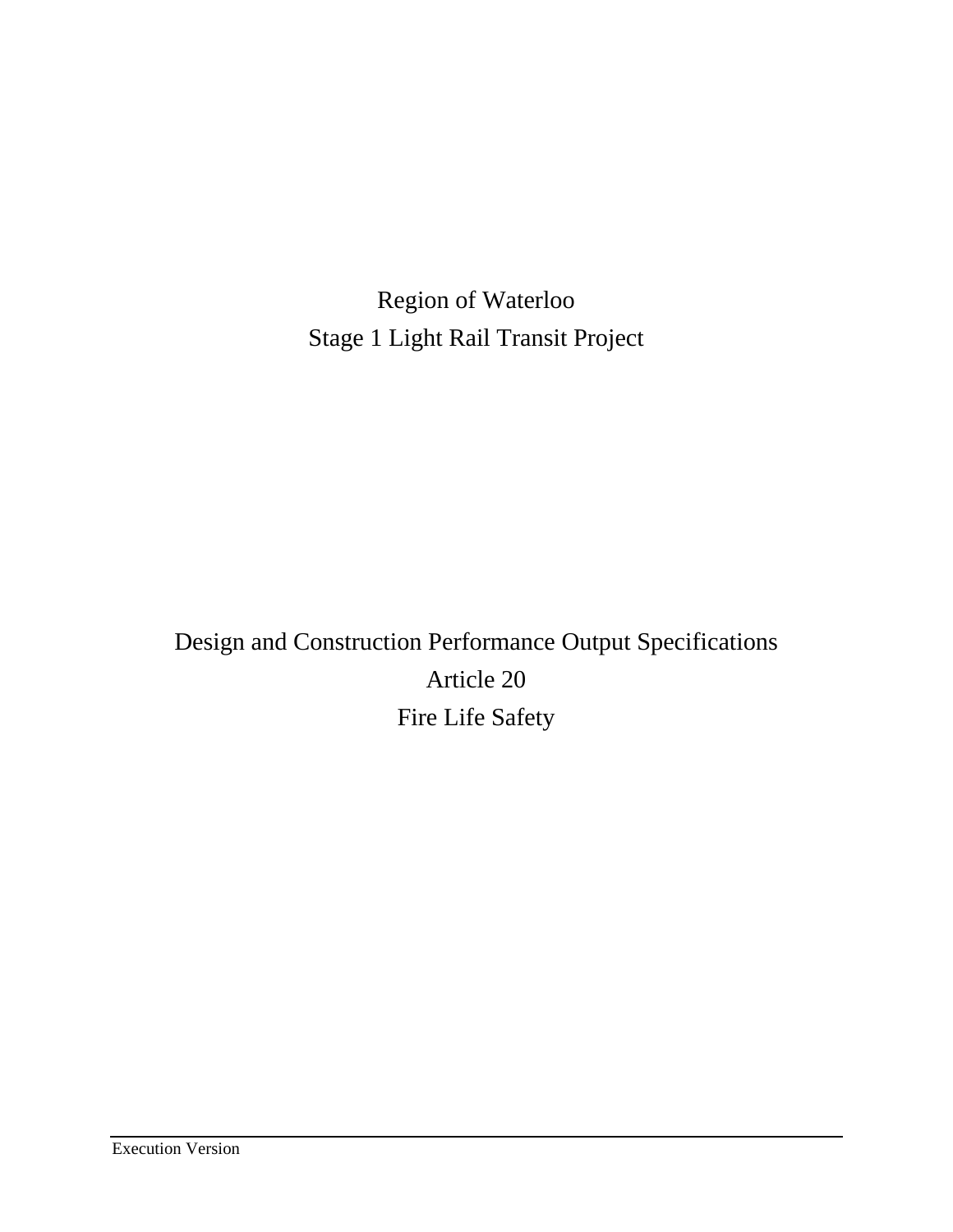# **Table of Contents**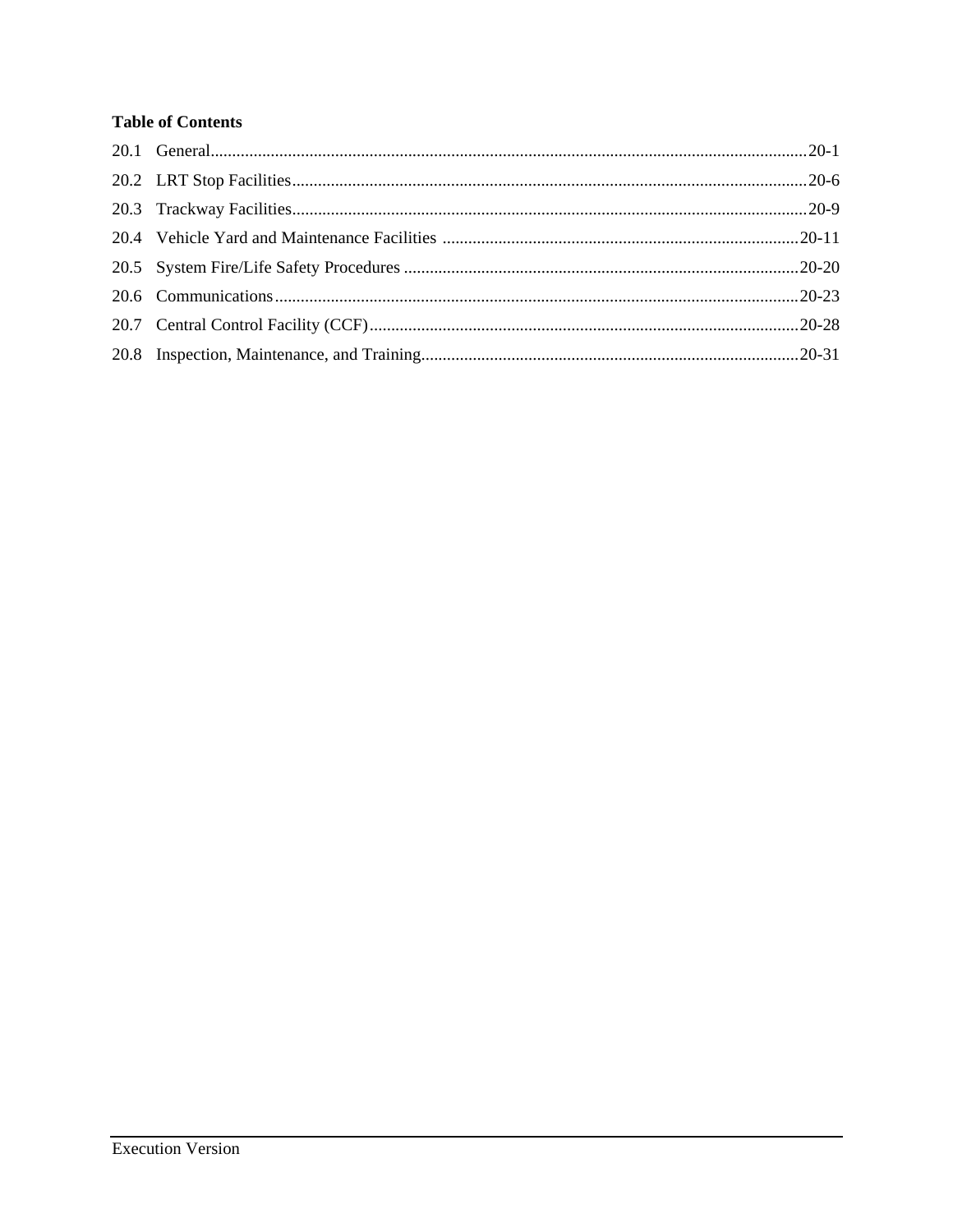## **ARTICLE 20 FIRE LIFE SAFETY**

### **20.1 General**

- (a) Scope
	- (i) This criteria covers fire protection requirements for surface transit systems including right of ways, LRT Stops, vehicle maintenance and storage areas; and for life safety from fire in LRT Stops, vehicles, and outdoor vehicle maintenance and storage areas. Transit LRT Stops shall pertain to LRT Stops accommodating only passengers and employees of the fixed trackway transit systems and incidental occupancies in the LRT Stops. This standard establishes minimum requirements for each of the identified subsystems.
	- (ii) Nothing in this standard is intended to prevent or discourage the use of new methods, materials, or devices. Project Co shall submit technical data to the authority having jurisdiction to demonstrate the new method, material, or device meets or exceeds the requirements of this Standard with respect to fire/life safety.
	- (iii) Safeguards during construction is outside the scope of this document.
- (b) Purpose
	- (i) The purpose of this Section is to establish the minimum requirements for safety from fire and its related hazards.
- (c) Characteristics of Fire Safety
	- (i) Fire safety on a fixed trackway transit system is achieved through a composite of facility design, operating equipment, hardware, procedures, and software subsystems integrated for the protection of life and property from the effects of fire. The level of fire safety desired for the whole system shall be achieved by integrating the required levels for each subsystem.
- (d) Application
	- (i) These criteria shall apply to the Region of Waterloo Stage 1 Light Rail Transit System.
	- (ii) Any changes and/or revisions to the FLS Criteria shall not affect the design, construction, operations and maintenance of the System past final design unless deemed necessary for public safety by the FLSC.
- (e) Abbreviations and Definitions

| <b>AODA</b> | Accessibility for Ontarians with Disabilities Act |  |  |  |
|-------------|---------------------------------------------------|--|--|--|
| AHJ         | <b>Authority Having Jurisdiction</b>              |  |  |  |
| <b>ANSI</b> | <b>American National Standard Institute</b>       |  |  |  |
| <b>ASTM</b> | American Society of Testing and Materials         |  |  |  |

### (i) The following is a list of abbreviations used within this Article:

#### **Confidential – Economic Interests of The Region of Waterloo and Ontario Infrastructure and Lands Corporation**  Page 20-1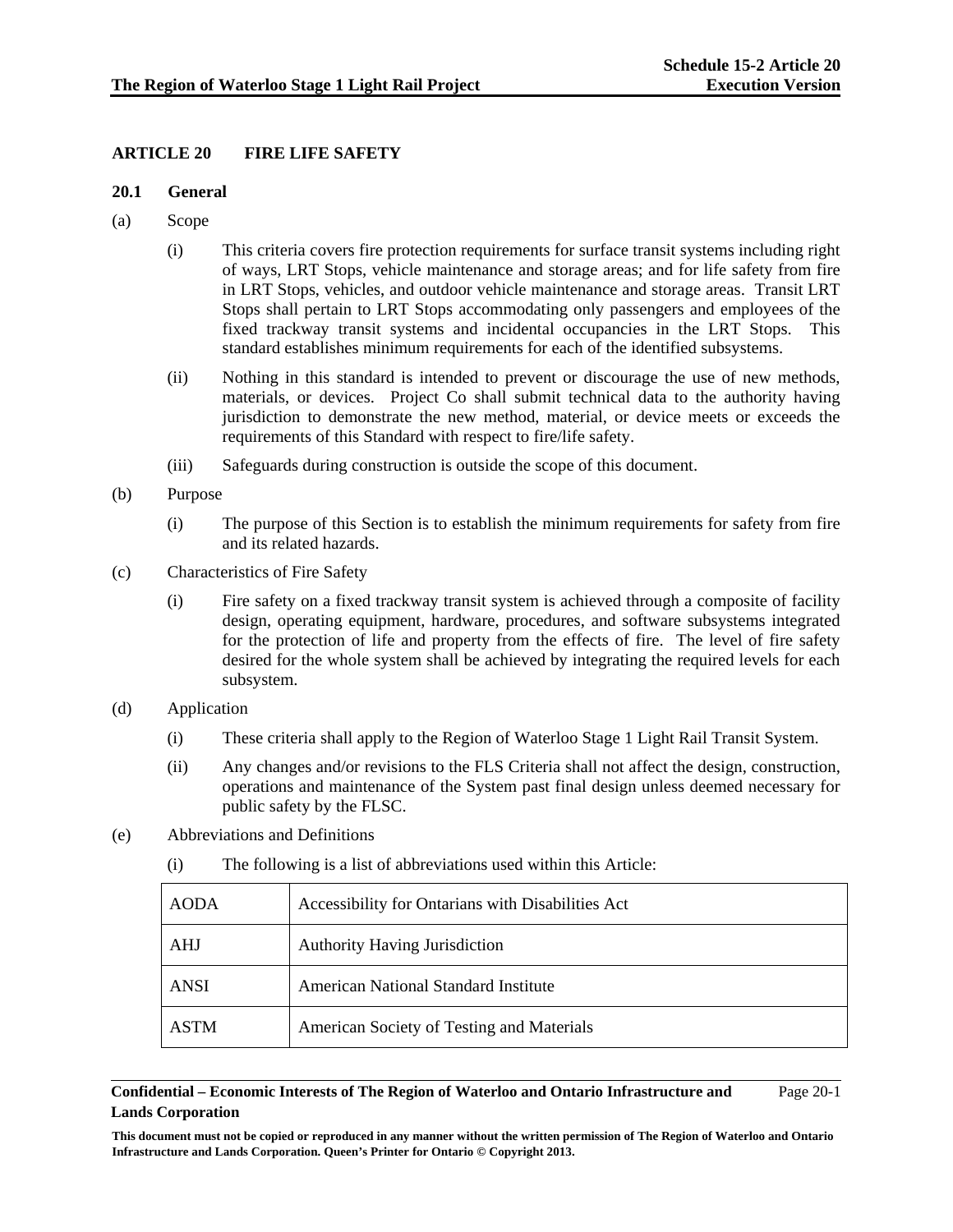| <b>BLS</b>  | <b>Blue Light Station</b>                         |  |  |  |  |
|-------------|---------------------------------------------------|--|--|--|--|
| <b>CSS</b>  | <b>Central Supervising Station</b>                |  |  |  |  |
| <b>CCF</b>  | <b>Central Control Facility</b>                   |  |  |  |  |
| <b>CTS</b>  | <b>Cable Transmission Subsystem</b>               |  |  |  |  |
| <b>DTS</b>  | Data Transmission Subsystem                       |  |  |  |  |
| EPP         | Emergency Preparedness Program/Plan               |  |  |  |  |
| <b>ETS</b>  | <b>Emergency Trip Station</b>                     |  |  |  |  |
| <b>FACP</b> | <b>Fire Alarm Control Panel</b>                   |  |  |  |  |
| FD          | Fire Department                                   |  |  |  |  |
| <b>FLS</b>  | Fire/Life Safety                                  |  |  |  |  |
| <b>FLSC</b> | Fire/Life Safety Committee                        |  |  |  |  |
| <b>HVAC</b> | Heating, Ventilating, and Air Conditioning        |  |  |  |  |
| <b>ICP</b>  | <b>Incident Command Post</b>                      |  |  |  |  |
| <b>IEEE</b> | Institute of Electrical and Electronics Engineers |  |  |  |  |
| <b>NFPA</b> | <b>National Fire Protection Association</b>       |  |  |  |  |
| <b>OESC</b> | <b>Ontario Electrical Safety Code</b>             |  |  |  |  |
| OBC         | <b>Ontario Building Code</b>                      |  |  |  |  |
| PA          | <b>Public Address</b>                             |  |  |  |  |
| Region      | Region of Waterloo                                |  |  |  |  |
| <b>TPSS</b> | <b>Traction Power Substation</b>                  |  |  |  |  |
| <b>UL</b>   | Underwriters' Laboratories                        |  |  |  |  |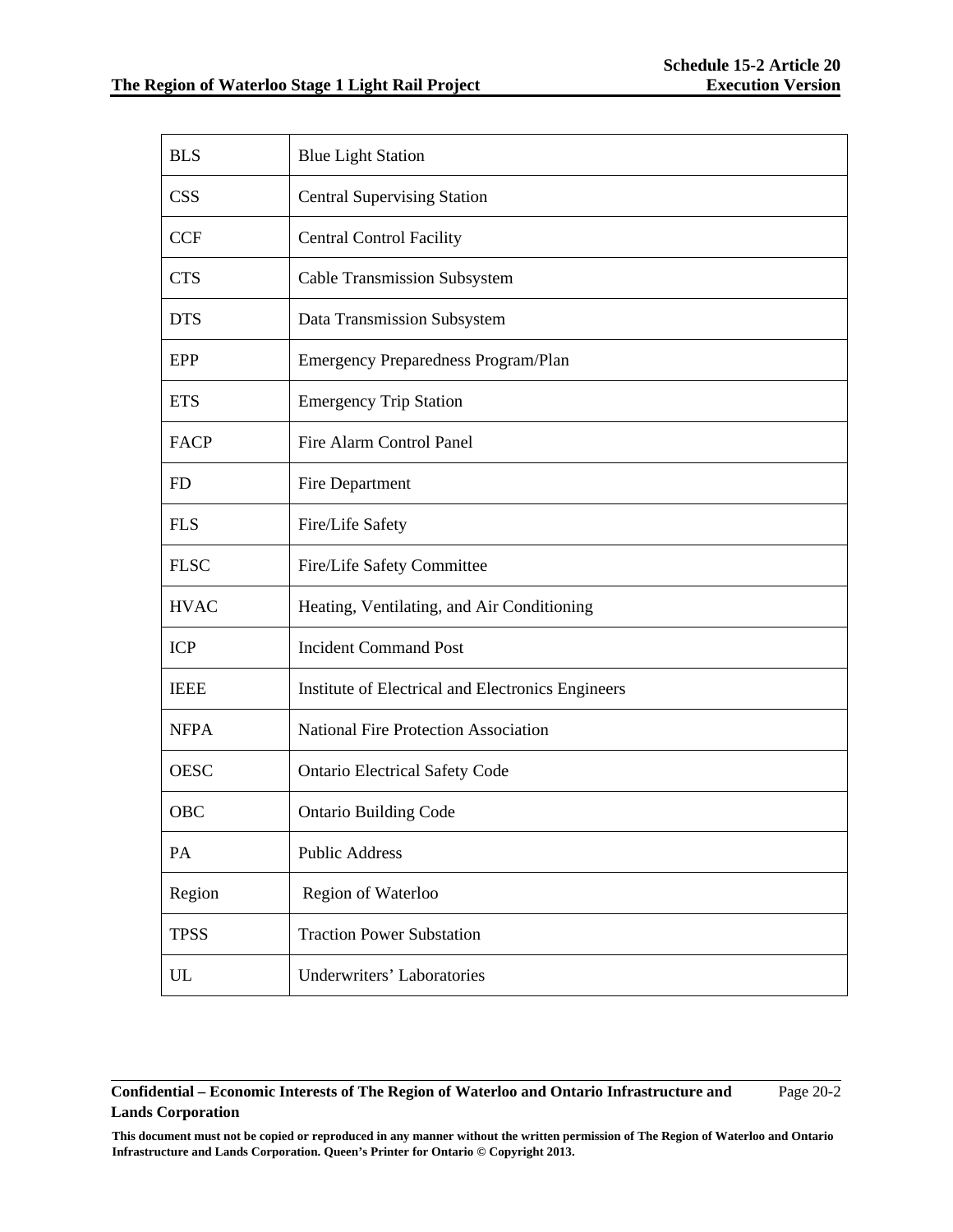- (ii) The following is a list of definitions and associated abbreviations used within this Article. Other definitions can be obtained from NFPA 130 and then OBC.
	- A. Ancillary Area/Ancillary Space The non-public areas or spaces on the LRT Stop platforms usually used to house or contain operating, maintenance, or support equipment and functions.
	- B. Approved acceptable to the "authority having jurisdiction."
	- C. Authority The agency legally established and authorized to construct and operate a fixed trackway transit system.
	- D. Authority Having Jurisdiction (AHJ) The "authority having jurisdiction" is the organization, office or individual responsible for "approving" equipment, and installation or a procedure. Note: The phrase "authority having jurisdiction" is used in a broad manner since jurisdictions and "approval" agencies vary as do their responsibilities. Where public safety is primary, the "authority having jurisdiction" may be a Federal, Provincial, Regional, local, and/or individual such as a fire chief, fire marshal, chief of fire prevention bureau, building official, or others having statutory authority. In many circumstances the property owner or his designated agent, such as the Fire/life Safety Committee (FLSC), assumes the role of the "authority having jurisdiction".
	- E. Blue Light Station (BLS) A location along the trackway indicated by a blue light, where emergency service or Project Co. authorized personnel may communicate with the CCF and disconnects traction power by use of an Emergency Trip Switch (ETS).
	- F. Central Control Facility (CCF) The operations center where Project Co controls and coordinates the systemwide movement of passengers and trains and maintains communication with its supervisory and operating personnel, and with participating agencies, when required. The CCF shall meet the requirements of an Operations Control Center defined in NFPA 130.
	- G. Communications Radio, telephone, and messenger services throughout the System and particularly at the CCF.
	- H. Elevated Structure All structures not otherwise defined as surface or underground structures.
	- I. Emergency Preparedness Program (EPP) A plan developed by Project Co with the cooperation of all participating agencies detailing specific actions required by all those who responding during an emergency.
	- J. Emergency Trip Switch (ETS) A device by which traction power may be removed from a designated segment of the trackway by authorized personnel. The device shall provide local mechanical lockout capability which preclude restoration of power until the mechanical lockout has been reset. The ETS is an integral part of a BLS.
	- K. Fire/Life Safety Committee (FLSC) Established to facilitate the interchange of information, make evaluations and recommendations, and promulgate Fire/Life Safety Criteria. Permanent members include a representative of Project Co,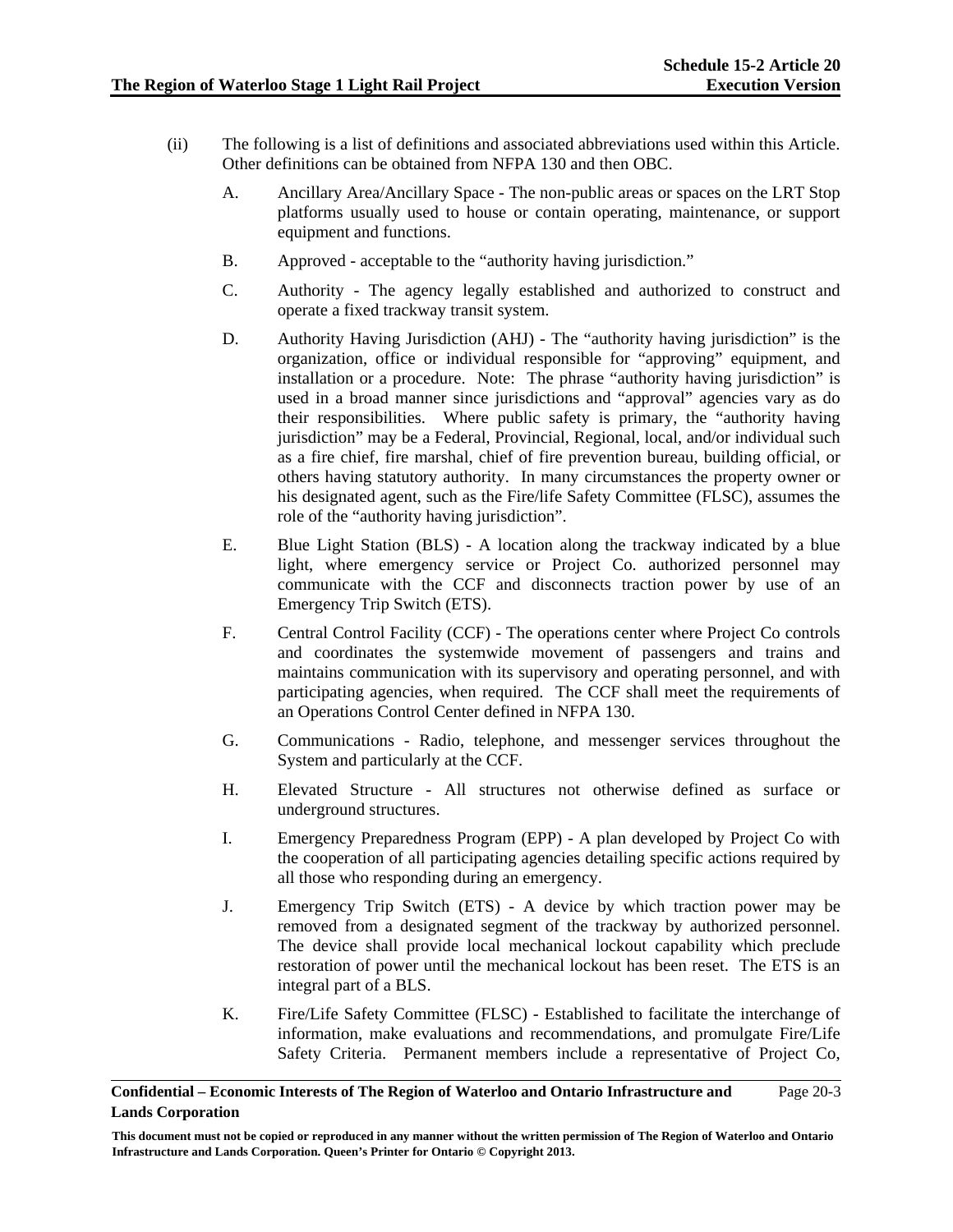Region, City of Kitchener, and City of Waterloo and local EMS, fire departments and police.

- L. Fixed Trackway Transit System (System) An electrified transportation system utilizing a fixed trackway consisting of and operating on Right-of-Way for the mass movement of passengers within a metropolitan area and consisting of its fixed trackways, transit vehicles and other rolling stock, power system, buildings, maintenance facilities, LRT Stops, transit vehicle yard, and other stationary and movable apparatus, equipment, appurtenances, and structures.
- M. Transit Vehicle (Car, LRV or Vehicle) An electrically propelled passengercarrying rail vehicle characterized by high acceleration and braking rates for frequent starts and stops, and fast passenger loading and unloading.
- N. Trackway The transit line contained within Right-of-Way fences, inside or outside of curbs and/or shoulders, cut or fills slopes, ditches, channels, waterways, and including all appertaining structures (traction power substations, communications and signaling buildings, incoming electrical service buildings, etc.)
- O. Incident Commander The person in command at the scene of an emergency providing supervision and coordination of all personnel, equipment and resources.
- P. Incident Command Post The location selected during an emergency, by the person in command, for controlling and coordinating the emergency operation.
- Q. Incidental occupancies in LRT Stops Refers to the use of the LRT Stop by others who are neither transit system employees nor passengers.
- R. Labeled Equipment and/or materials to which has been attached a label, symbol or other identifying mark of an organization acceptable to the "authority having jurisdiction" and concerned with product evaluation, that maintains periodic inspection of production of labeled equipment and/or materials and by whose labeling the manufacturer indicates compliance with appropriate Codes and Standards and/or performance in a specified manner.
- S. Listed Equipment and/or materials included in a list published by an organization acceptable to the "authority having jurisdiction" and concerned with product evaluation, that maintains periodic inspection of production of listed equipment and/or materials and whose listing states either the equipment and/or material meets or exceeds the appropriate Codes and Standards and/or has been tested and found suitable for use in a specified manner. NOTE: The means for identifying listed equipment may vary for each organization concerned with product evaluation, some of which do not recognize equipment as listed unless it is also labeled. The "authority having jurisdiction" should utilize the system employed by the listing organization to identify a listed product.
- T. Noncombustible A material, in the form used and under the conditions anticipated, will not aid combustion or add appreciable heat to an ambient fire. Materials tested in accordance with ASTM E136, Standard Test Method for

#### **Confidential – Economic Interests of The Region of Waterloo and Ontario Infrastructure and Lands Corporation**  Page 20-4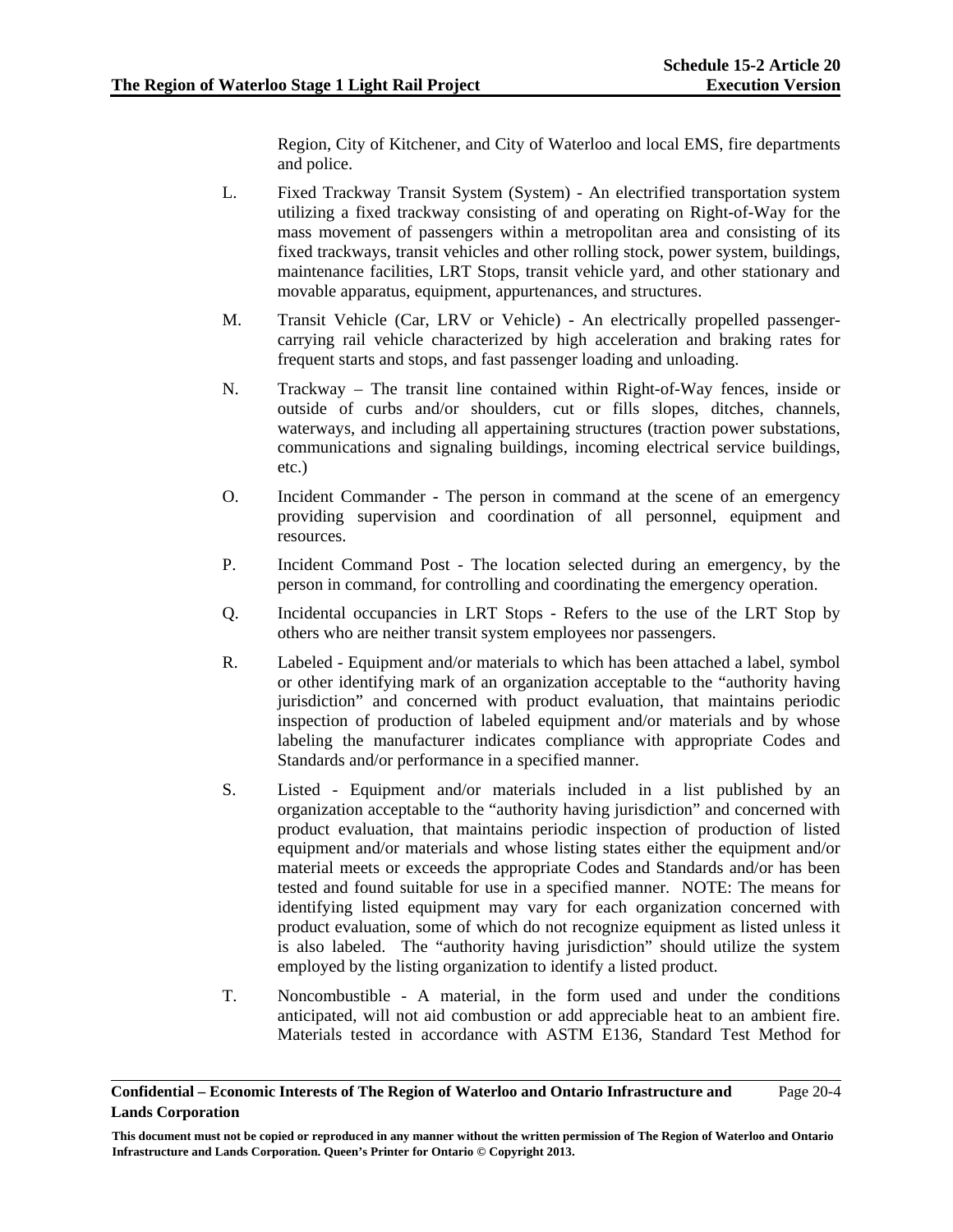Behavior of Materials in a Vertical Tube Furnace at 750ºC, and conforming to the criteria contained therein.

- U. Point of Safety An enclosed fire exit leading to a public way or safe location outside the structure, or at-grade point beyond any enclosing structure, or other area that affords adequate protection for passengers.
- V. Power Station A public electric utility plant for generating and supplying electrical energy to the rail system.
- W. Traction Power Substation (TPSS) A fixed facility within the rail system identified by an exterior blue light where electrical equipment is located for the specific purpose of receiving, converting, and/or transforming incoming alternating current (AC) to direct current (DC) for distribution of generated electrical energy to the rail system.
- X. LRT Stop A place designated for the purpose of loading and unloading passengers, including patron service areas and ancillary spaces.
- Y. LRT Stop Platform The area of a LRT Stop used primarily for loading and unloading transit vehicle passengers.
- Z. System See "Fixed Trackway Transit System."
- AA. Trainway The portion of the trackway in which the transit vehicles operate.
- (f) Compliance
	- (i) The prime responsibility for implementation of the FLS Criteria lies with Project Co.
	- (ii) The Fire/Life Safety Committee (FLSC) shall be be formed by Project Co.
	- (ii) When the Authority Having Jurisdiction (AHJ) is not specifically identified, the FLSC shall be the AHJ.
	- (iii) The review process shall include and enable all Federal, Provincial, Regional, local and participating Emergency Medical Service (EMS), fire departments and/or police to exercise their responsibility and input into the FLS Criteria.
	- (iv) The Region and FLSC shall be advised when any deviation from FLS Criteria occurs in any design, specification, procedure and/or aspect of construction, operations and maintenance.
- (g) Revision
	- (i) Revisions to the FLS Criteria shall be made periodically following review and recommendations of the FLSC via the established Document Control Procedure.
	- (ii) Project Co shall present to the Region and FLSC suggested revisions to the FLS Criteria, if changes in the System results in changing the conditions, assumptions or data upon which the original FLS Criteria were based.
- (h) Codes and Standards
	- (i) The Fire Life Safety design shall comply with applicable governing local, provisional, and national codes. Additionally, the design shall comply with the latest edition of NFPA

**This document must not be copied or reproduced in any manner without the written permission of The Region of Waterloo and Ontario Infrastructure and Lands Corporation. Queen's Printer for Ontario © Copyright 2013.**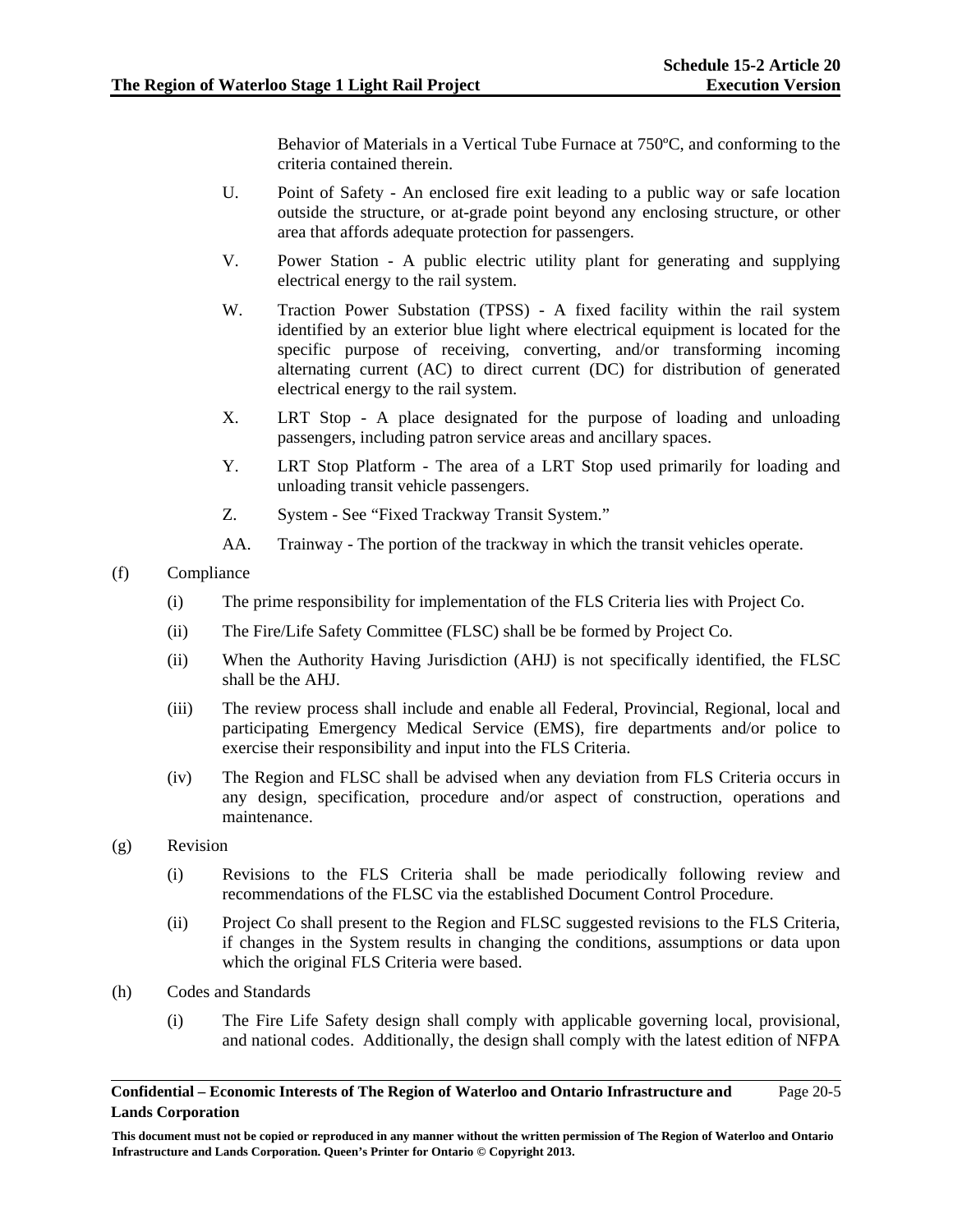130, Fixed Trackway Transit Systems and Passenger Rail Systems. If there are any conflicts, the OBC prevails for clarity unless explicitly specified.

- (ii) All applicable Codes and Standards, including but not limited to, the following:
	- A. American National Standards Institute, Inc. (ANSI)
	- B. Accessibility for Ontarians with Disabilities Act (AODA)
	- C. American Society for Testing and Materials (ASTM)
	- D. Institute of Electrical and Electronic Engineers (IEEE) 383
	- E. Institute of Electrical and Electronic Engineers (IEEE) 484
	- F. Insulated Cable Engineers Assoc. (ICEA) S-19-81, with Amendment FR-1
	- G. National Building Code (NBC)
	- H. NFPA 110, Standard for Emergency and Standby Power Systems
	- I. NFPA 110A and NFPA 111, Standard on Stored Electrical Energy Emergency and Standby Power Systems
	- J. NFPA 130, Fixed Trackway Transit Systems and Passenger Rail Systems
	- K. Ontario Building Code (OBC)
	- L. Ontario Electrical Safety Code (OESC)
	- M. Ontario Ministry of Transportation (MTO)
	- N. Other NFPA National Fire Codes (as applicable)
	- O. All Federal, Provincial, Region, and local Codes, Laws, Ordinances, Standards, Statutes, etc. dealing with fire/life safety referred to the FLSC for adjudication.
	- P. Underwriters Laboratories, Inc. (UL) 44 and 83
	- Q. CAN-CSA B651-12 Accessibility.
	- R. CAN-CSA Z462 Workplace Electrical Safety

## **20.2 LRT Stop Facilities**

- (a) General
	- (i) Application
		- A. The LRT Stops will be at-grade LRT vehicle loading/unloading areas composed of open air shelters and platforms.
		- B. Project Co is responsible to design LRT Stops to be *an open air shelter (per OBC) and a shelter stop,* as defined in the annex A of NFPA 130. If this requirement cannot be met, Project Co. shall design the LRT Stops to meet the requirements for an open or enclosed station in NFPA 130.

LRT Stops shall conform to the requirements of the codes (including ordinances and Zoning By-Laws), regulations (including general rules and safety orders), and standards listed herein

#### **Confidential – Economic Interests of The Region of Waterloo and Ontario Infrastructure and Lands Corporation**  Page 20-6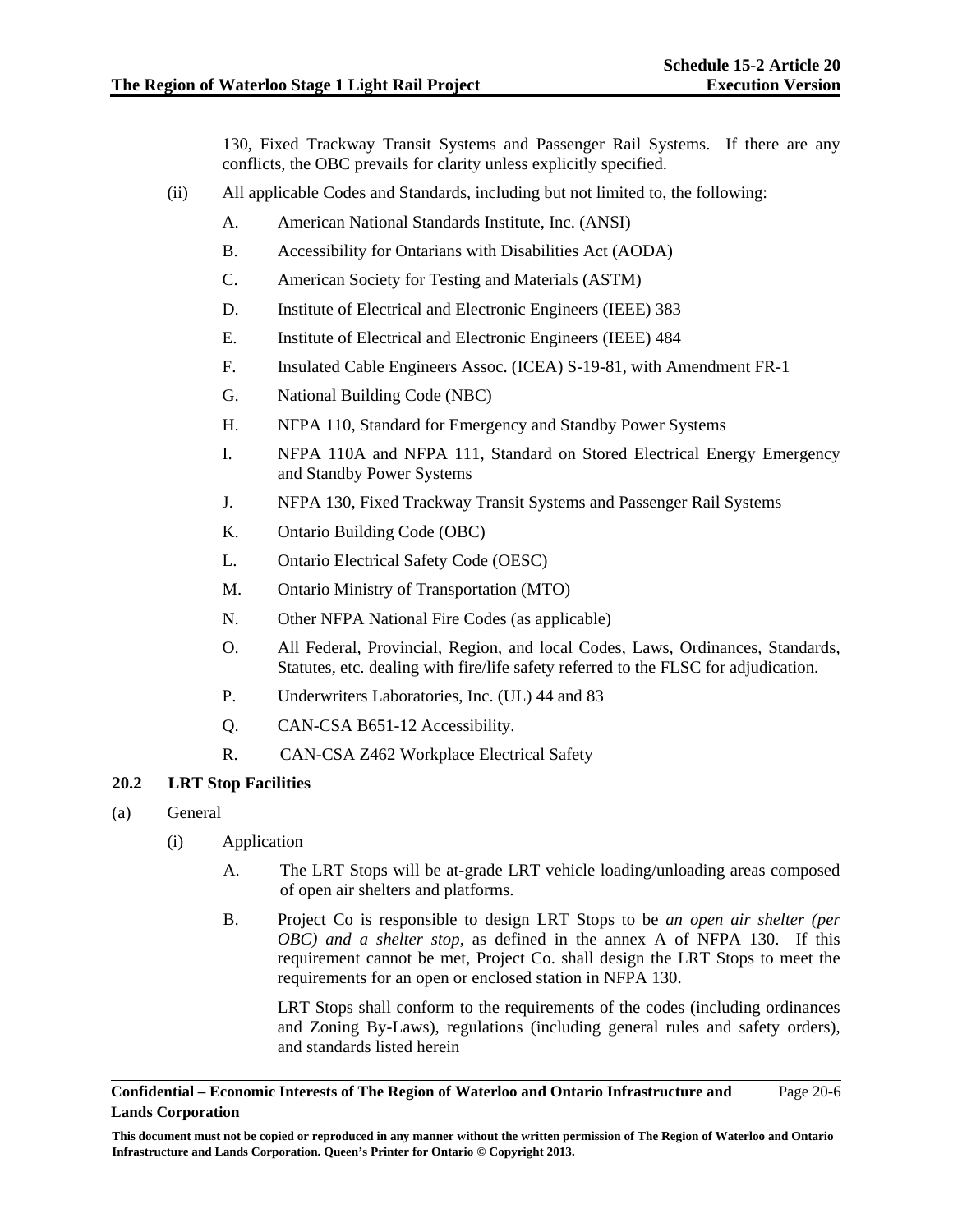- C. This Article shall also be applicable to appurtenant facilities including traction power substations, gap-tie stations, train control and communication rooms, communication and signaling rooms, incoming electric service rooms or vaults, and emergency/standby generator rooms or enclosures along the trackway which adjoin LRT Stops.
- (ii) Occupancy
	- A. The primary purpose of a LRT Stop is its use by transit patrons who normally stay in a LRT Stop structure for a period of time no longer than necessary to wait for and enter a departing transit vehicle, or to exit the LRT Stop after arriving on an incoming transit vehicle. In its entirety, it essentially functions to access and egress to transit vehicles. When contiguous commercial occupancies are in common with the LRT Stop, or where the LRT Stop is integrated into a building of non-transit occupancy, special considerations will be necessary beyond this section, and AHJ approval will be required.
	- B. A LRT Stop is also for the use of employees whose work assignments require their presence in the LRT Stop and/or platform or other structure or facility.
	- C. The LRT Stop public occupancy shall consist of all areas in which patrons may be allowed to enter, and shall include the full length of LRT Stop platform, stairways, ramps, and passageways required for emergency egress.
	- D. The LRT Stop ancillary occupancy shall consist of all spaces other than LRT Stop public occupancies.
- (iii) Codes and Standards
	- A. The design of LRT Stops and/or platforms, their appurtenances and all other structures shall conform to the Access for Ontarians with Disabilities Act (AODA), and the more stringent of Federal Provincial, Region and local Code, Laws, Ordinances, rules, Regulations, Standards, and/or Statutes, etc except as specifically set forth in this section.
	- B. Where more than one adopted/applicable Code, Standard, or criterion is applicable, the most restrictive shall govern.
	- C. Unless specifically stated in applicable local regulations or ordinances, each Code and Standard shall be the latest edition or issue and the most recent revision, amendment, or supplement in effect at the date of completion of final design.
- (b) Electrical Requirements
	- (i) Electrical equipment and wiring materials and installations within LRT Stops shall conform to the requirements of OESC and, other than for traction power, shall satisfy the following requirements:
		- A. Materials manufactured for use as conduits, raceways, ducts, boxes, cabinets, equipment enclosures, and their surface finish materials shall meet the OESC requirements.
		- B. All conductors shall be insulated. Ground wires may be bare. All thicknesses of insulation and all thicknesses of jackets shall conform to OESC.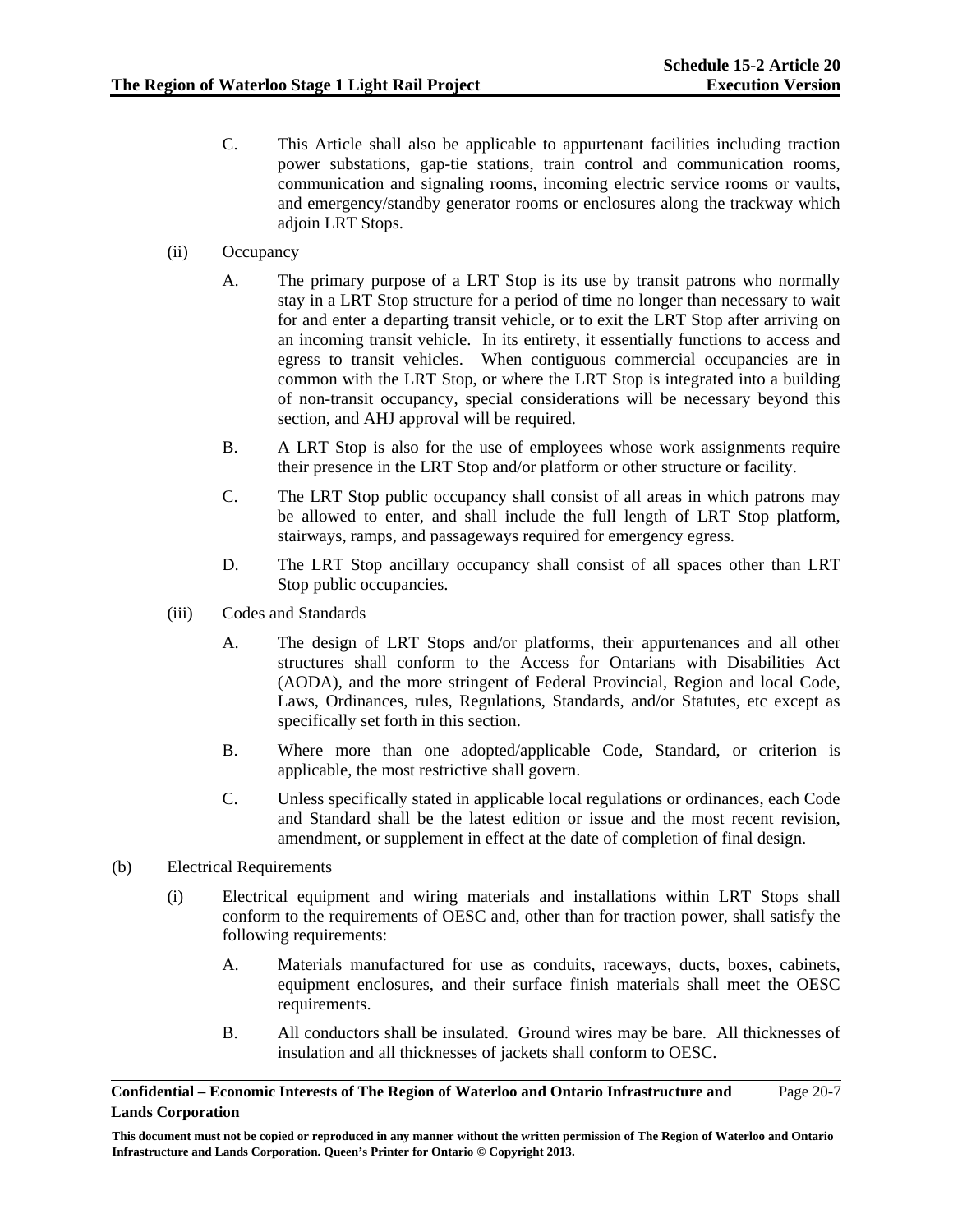Page 20-8

- C. Insulation shall conform to the OESC and be moisture and heat-resistant types, carrying temperature ratings corresponding to the conditions of application and in no case lower than 90°C.
- D. Wire and cable construction used in operating vital train signal circuits and power circuits to lights, etc., shall pass the flame-propagating criteria of IEEE and have a minimum short circuit time of five minutes in the flame test of IEEE. Single conductor wires shall also meet the requirements of ICEA S-19-81. Such tests shall be performed with the wire and/or cables protected as they will be when installed.
- E. All conductors, except radio antennas, shall be enclosed in their entirety in armour sheaths, conduits, or enclosed raceways, boxes and cabinets, except in traction power substations, auxiliary power substations, electrical equipment rooms, train control rooms, or communications rooms. Conductors shall not be installed exposed or surface-mounted in air plenums which may carry air at the elevated temperatures accompanying fire-emergency conditions.
- F. Switches, electrical outlets, and lighting fixtures installed in areas where batteries are installed/ charged shall conform to OESC and/or more restrictive Federal, Provincial, Region and local Codes, Laws, Ordinances, rules, Regulations, Standards, Statutes, etc. for the type of construction.
- G. Traction Power and Electrical Wiring and Cable Shall comply with the applicable requirements of this Article and in accordance with the Contract.
- (c) Means of Egress
	- (i) Occupancy and Occupant Load
		- A. If required, the occupant load for a transit LRT Stop shall be based on OBC.
	- (ii) Special Conditions and Design Considerations
		- A. Special consideration shall be given to LRT Stops servicing areas where events occur that establish occupant loads not included in normal passenger loads. These would include such areas as civic centers, sports complexes, and convention centers.
		- B. During special events, Project Co should implement measures to control access to the platform and/or the LRT Stop to a platform net area occupancy equivalent to a Level of Service C or better per person.
	- (iii) Number and Capacity of Exits
		- A. Exit capacities shall be calculated on the width at the clear and narrowest point.
		- B. There shall be sufficient means of egress to evacuate the LRT Stop occupant load from the platforms.
		- C. The LRT Stop shall also be designed to permit evacuation from the most remote point on the platform to a point of safety.

**Confidential – Economic Interests of The Region of Waterloo and Ontario Infrastructure and Lands Corporation** 

**This document must not be copied or reproduced in any manner without the written permission of The Region of Waterloo and Ontario Infrastructure and Lands Corporation. Queen's Printer for Ontario © Copyright 2013.**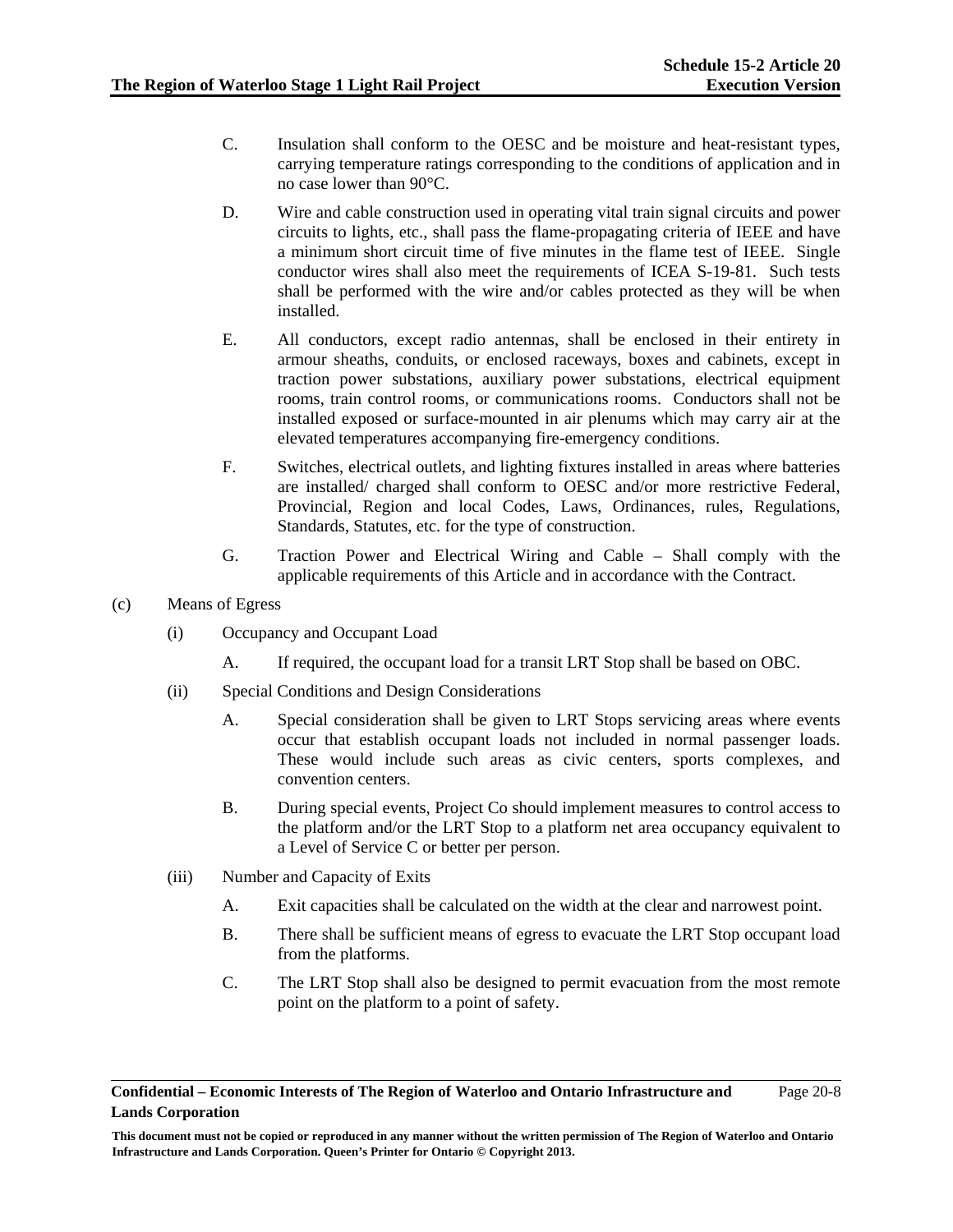Page 20-9

- D. No point of the LRT Stop platform(s) shall be more than the more restrictive NFPA and Federal, Provincial, Region, and local Codes, Laws, Ordinances, rules, Regulations, Standards, Statutes, etc. from a point of safety.
- E. In addition to the exits to obtain compliance means of ingress shall be provided from each trackway to the platform.
- F. Stairs, landings and ramps shall conform to requirements of the OBC and CAN-CSA B651-12 Accessibility.
- G. Vertical circulation elements shall be comprised of stairs and ramps
- (d) Fire Protection
	- (i) Fire Sprinkler Systems
		- A. Sprinkler system is not required for LRT Stops.
		- B. Graphics identifying fire protection system zone locations will be provided in each valve room.
	- (ii) Standpipe and Fire Hydrants
		- A. If not already existent, a fire hydrant of the type approved by the local authority having jurisdiction shall be provided at each of the following locations:
			- 1 Adjacent to a LRT Stop on an appropriate street corner.
			- 2 Within 90 m of each location where the light rail guideway crosses over a traveled way or access road
		- B. An approved fire standpipe system shall be provided in passenger rail system trainways where physical factors prevent or impede access to the water supply or fire apparatus, where required by the authority having jurisdiction.
	- (iii) Emergency Access to LRT Stops
		- A. Access to LRT Stop and emergency egress locations shall meet the access route location requires of OBC section 3.2.5.5 and 3.2.5.6.

## **20.3 Trackway Facilities**

- (a) General
	- (i) Application
		- A. The trackway shall be considered "at-grade" where track is placed on grade without supporting structure or roof;

## (b) Definitions

- (i) Trackway Traction Power and Facility Wiring
	- A. Traction power elements associated with the trackway include overhead contact conductor and its appurtenances, and special warning and identification devices.
- (ii) Overhead Traction Power

**This document must not be copied or reproduced in any manner without the written permission of The Region of Waterloo and Ontario Infrastructure and Lands Corporation. Queen's Printer for Ontario © Copyright 2013.**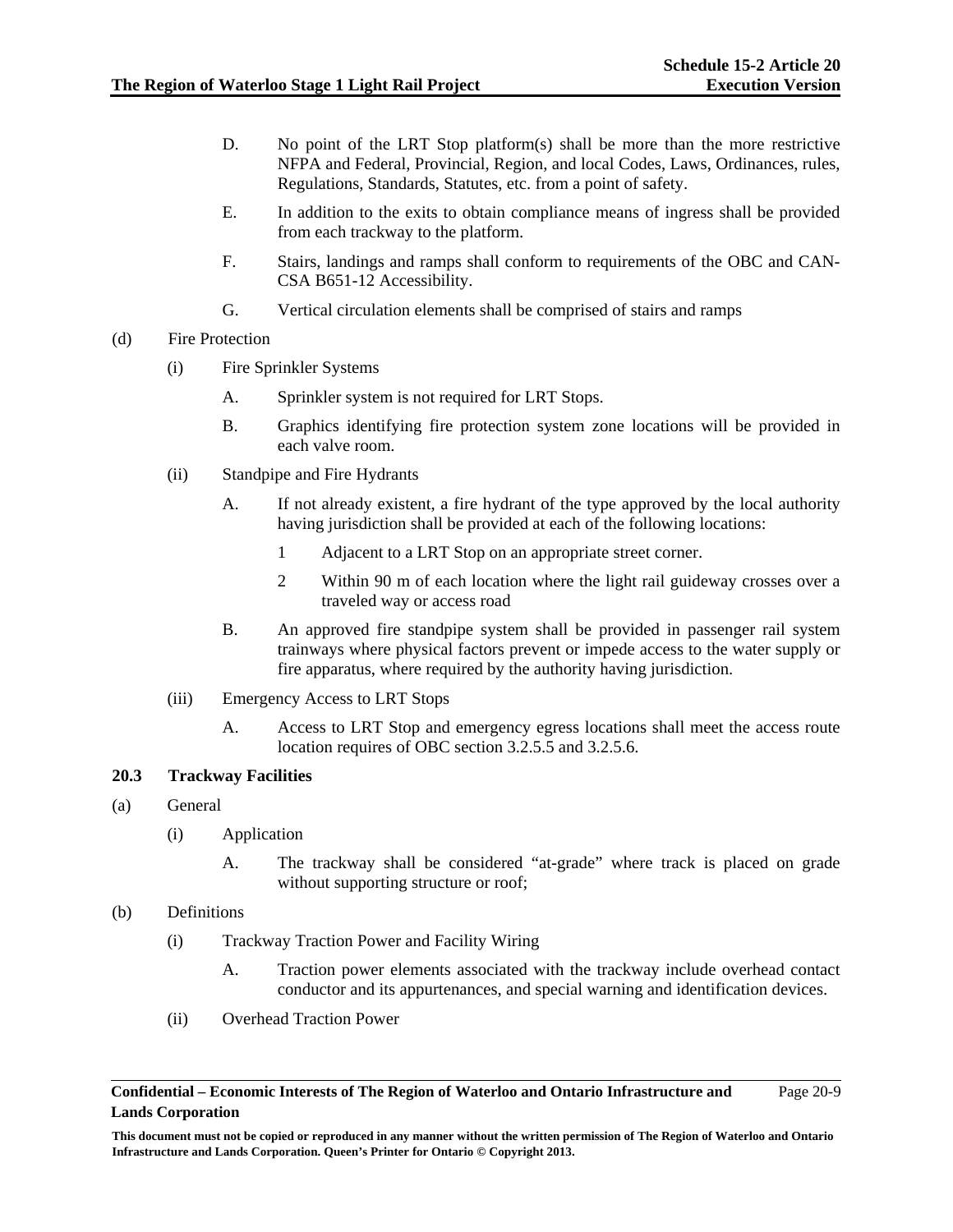- A. Overhead traction power conductor systems shall comply with project agreement and meet the following requirements:
	- 1. Non-conducting material shall be used to isolate the overhead catenary from any grounded structure.
	- 2. The requirement to disconnect traction power at Blue Light Stations shall be permitted by an approved alternative means.
- (iii) Traction Power Isolation from the Utility
	- A. Isolation means shall be provided outside the traction power substation to enable the removal of the high voltage from the transit equipment.
- (c) Signage
	- A. Warning signs shall be posted on entrances to the trackway (e.g., LRT Stop platforms, portals), on fences or barriers adjacent to the entrance, and at other locations where unauthorized, non-operating Project Co. employees may attempt to enter the trackway. The warning sign shall clearly state the hazard in letters, size, and colors as required by OBC, OESC, AODA, and Federal, Provincial, Region and local Codes, Laws, Ordinances, rules, Regulations, Standards, Statutes, etc. for the type of construction.
- (d) At-Grade Trackways
	- (i) Construction Materials
		- A. If facilities such as train signaling equipment, communications equipment, or battery power supplies are incorporated into a traction power substation structure, occupancy separations shall be provided with the more restrictive Federal, Provincial, Region and local Codes, Laws, Ordinances, rules, Regulations, Standards, Statutes, etc. for the type of construction.
		- B. Traction Power and Electrical Wiring and Cable
			- 1. Comply with the applicable requirements contain herein and with the more restrictive Federal, Provincial, Region and local Codes, Laws, Ordinances, rules, Regulations, Standards, Statutes, etc. for the type of construction.
	- (ii) Emergency Access
		- A. If security fences are provided, access gates shall be provided with the appropriate locking and controls. Access shall be provided in accordance with NFPA 130.
		- B. All gates shall have sufficient width for the safe entry and exit from the Right-of-Way for its intended purpose, maintenance and operation, and be of the hinged or sliding type.
		- C. Graphics shall be provided on, or adjacent to, each gate to identify the geographic location, track section, and traction power feeder zone. Warning signs, identifying the appropriate hazards, shall also be posted on the access to the fences and barriers.

**Confidential – Economic Interests of The Region of Waterloo and Ontario Infrastructure and Lands Corporation**  Page 20-10

**This document must not be copied or reproduced in any manner without the written permission of The Region of Waterloo and Ontario Infrastructure and Lands Corporation. Queen's Printer for Ontario © Copyright 2013.**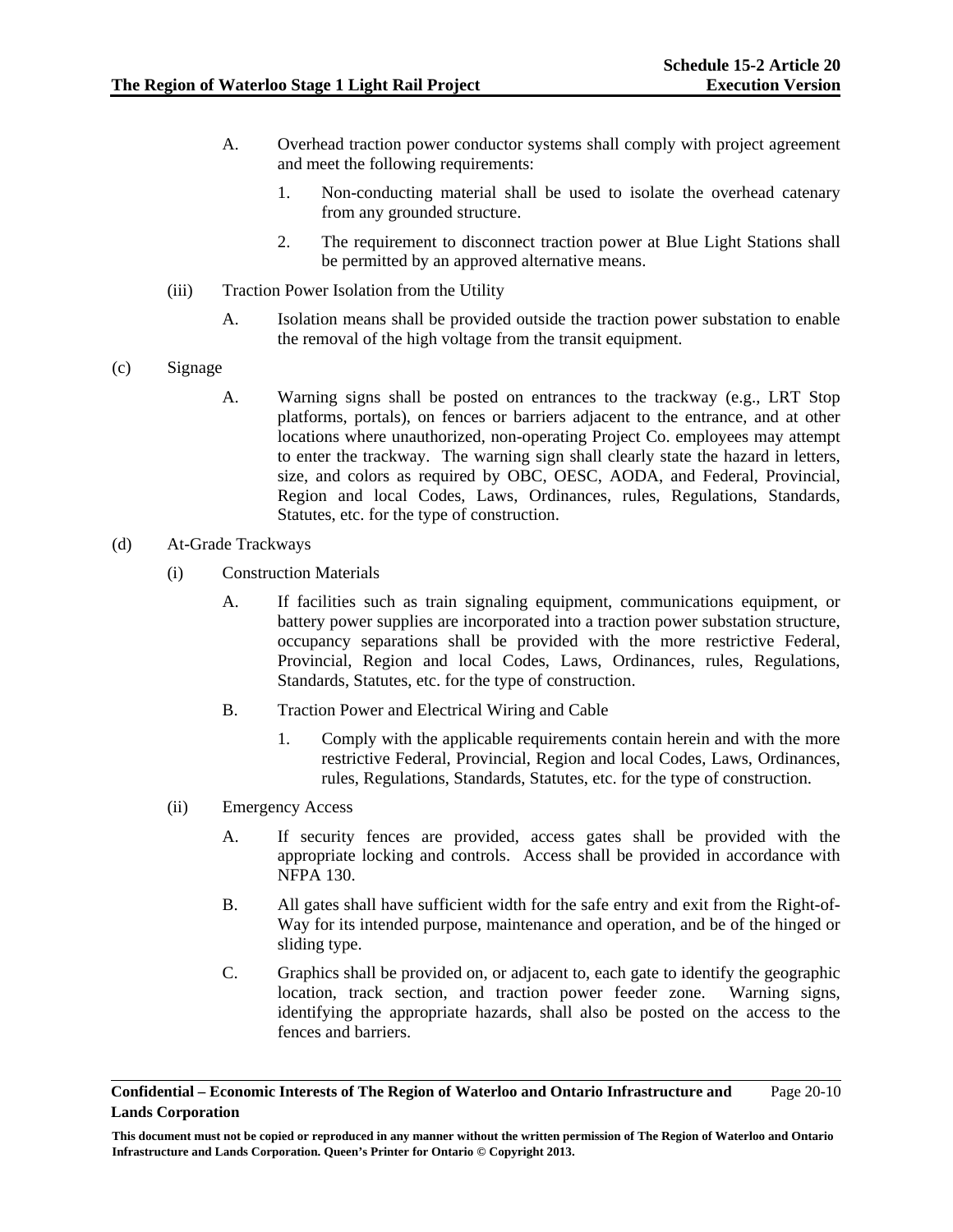- D. Access to the trackway for emergency response personnel shall be provided where conditions such as landscaping, structures, or contiguous private property ownership hinder access. Special provisions will be provided as necessary.
- E. Within the Right-of-Way, the maintenance vehicle access areas shall be suitable for use by emergency vehicles.
- F. The system shall incorporate means for passengers to evacuate a train at any point along the trackway and reach a safe area.
- G. The means of egress within the trainway shall be provided with an unobstructed clear width per NPFA 130 requirements.
- H. Center walkways shall provide a minimum clear width. However, in no case shall appurtenances (catenary poles, light standards, manholes, pull boxes, etc.) reduce the to less than the minimum clear width.
- (iv) Fire Protection Systems
	- A. Protective Signaling System Smoke detection shall be provided in all ancillary rooms including TPSSs, C/S buildings, incoming electrical vaults, electrical rooms, elevator machine rooms and trash rooms.
	- B. Automatic Sprinkler System Automatic sprinkler systems may be required in TPSSs, C/S buildings when located near adjacent buildings, railroads, freeway, freeway underpass, etc. Project Co shall determine whether Automatic Sprinkler Systems shall be incorporated to meet the more restrictive applicable Federal, Provincial, Region and local Codes, Laws, Ordinances, rules, Regulations, Standards, Statutes, etc. for the type of construction.
	- C. Automatic Sprinkler System Automatic sprinkler systems shall be provided in all ancillary rooms.
	- D. An approved fire standpipe system shall be provided in passenger rail system trainways where physical factors prevent or impede access to the water supply or fire apparatus, where required by the authority having jurisdiction.
- (v) Storage and/or Tail Track Areas
	- A. Storage and tail tracks, other than in the main yard and maintenance facility, shall provide a minimum spacing between the centerline of adjacent tracks for their safe operation and maintenance. Trains stored on the same track shall be separated by a minimum distance consider safe in accordance with the Contract provisions.

### **20.4 Vehicle Yard and Maintenance Facilities**

- (a) General
	- (i) Vehicle yard and maintenance facilities occupancies shall include any and/or all of the following: the vehicle maintenance facility, vehicle storage yards, yard train control and communication facilities, yard control tower, maintenance of way facility, component repair facility, operations personnel facility, gap tie station, traction power substations,

**Confidential – Economic Interests of The Region of Waterloo and Ontario Infrastructure and Lands Corporation**  Page 20-11

**This document must not be copied or reproduced in any manner without the written permission of The Region of Waterloo and Ontario Infrastructure and Lands Corporation. Queen's Printer for Ontario © Copyright 2013.**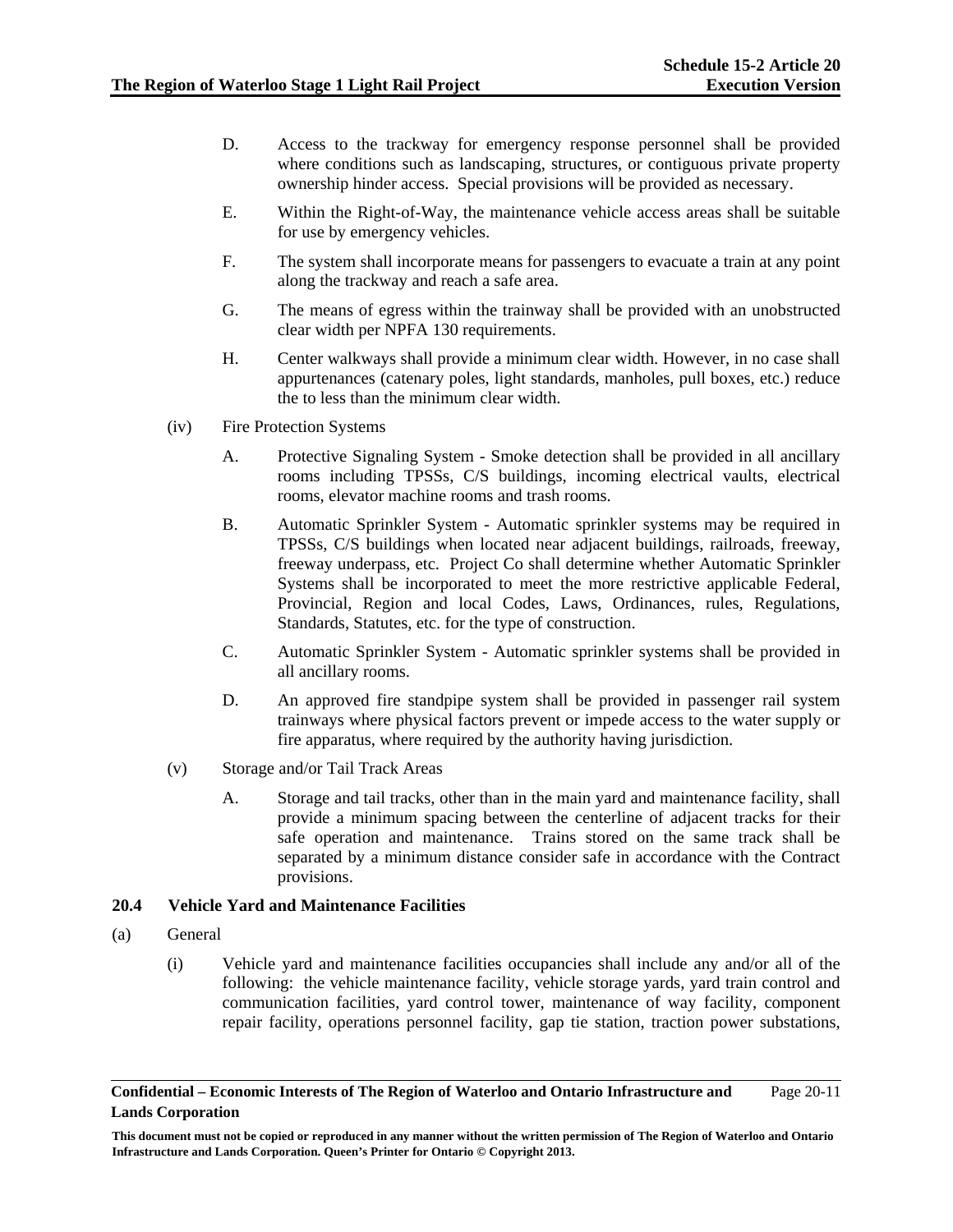blowdown facility, paint shop, vehicle car wash facility, test track, test building, and occupancies ancillary to these facilities.

- (ii) The vehicle yard and maintenance facility occupants are employees and/or contractors whose work assignment requires their presence in these facilities.
- (iii) Facilities, such as the blowdown facility, car wash facility, and test building shall be given appropriate classification when contained in a separate structure. Where these facilities are integrated within major facilities, the classification will usually be that of the major facility.
- (iv) Applicable OBC, NFPA 130 and NFPA 220 shall be incorporated into these facilities.
- (b) Yard Facilities
	- (i) Fire Protection Water Supply and Distribution
		- A. An adequate, reliable water supply shall be provided for fire protection, including a sufficient number of properly located hydrants. These provisions shall comply with the OBC. Fire pumps, if required, shall be installed in accordance with NFPA 20.
	- (ii) Emergency Access/Egress
		- A. Emergency access approved by the FLSC shall be provided to system structures, trackway facilities, yards, and outside storage areas in accordance with appropriate local ordinances.
		- B. Access to any structure shall be from public streets or transit access roads.
		- C. Access to the inside perimeter of the vehicle yard and maintenance facility area, including yards, shall be by transit access roads.
		- D. Transit Access roads shall be a minimum all-weather paved width to accommodate the expected equipment, emergencies, events, incidents, snow removal, maintenance, operation, safety, etc. and widened at all turnouts for the expecting usage including emergency vehicles where pumping and/or aerial apparatus is expected to operate.
		- E. Minimum vertical clearance shall be four and one-half meters (4.5m) in height. Dead ends shall be no greater than required by Code and/or Standard with cul-desac or "T" turnaround provisions and the expected emergencies, usage, maintenance and operation. Transit access road pavement design shall provide for an all-weather hard surface roadway for all loading conditions.
		- F. Yard tracks shall allow a minimum clearance between the sides of adjacent transit vehicles. Prime consideration shall be given to providing a clear exit path to evacuate personnel in an emergency.
	- (iii) Fire Extinguisher
		- A. Portable fire extinguisher shall be provided, suitably housed and spaced in accordance with the more restrictive NFPA and Federal, Provincial, Region, and local Codes, Laws, Ordinances, rules, Regulations, Standards, Statutes, etc. the more restrictive local ordinances.

#### **Confidential – Economic Interests of The Region of Waterloo and Ontario Infrastructure and Lands Corporation**  Page 20-12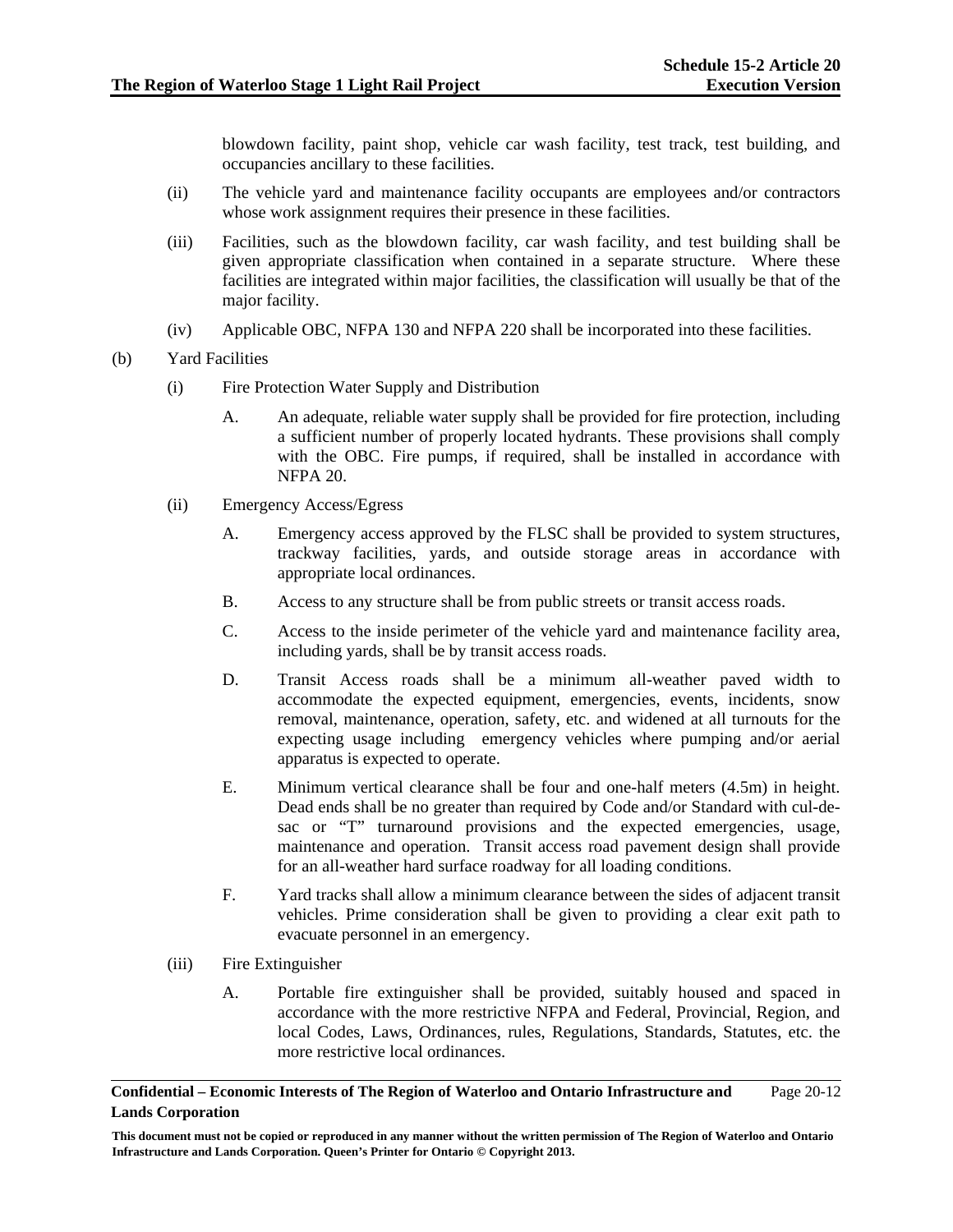- (iv) Alarm and Communication Systems
	- A. Blue Light Stations (BLS) shall be provided as follows:
		- 1. Outside each wall where vehicles enter and leave building vehicle maintenance areas;
		- 2. At ends of storage track arrays;
		- 3. At trackways near normal and emergency entrances to the yard including test track areas; and
		- 4. Throughout the maintenance yard and train storage areas to limit the travel distance to a BLS
	- B. The requirement to disconnect traction power shall be permitted by an approved alternative means.
- (v) Oil Filled Transformers
	- A. Oil Filled Transformers shall conform to the following requirements:
		- 1. Separation distances between oil-filled transformers and other structures shall be as shown in Exhibit 20.4-1.
		- 2. Drainage for oil-filled transformers shall be provided under the transformers by means of a gravel-filled enclosure that includes a trench drain of sufficient capacity to hold 100% of the oil contents of the largest transformer. As an alternative, the transformers shall be located on a concrete slab, sloped away from the transformers and adjacent structures and toward a collection area. The collection area shall have sufficient capacity to hold 100% of the oil contents of the largest transformer.
		- 3. The design capacity and containment shall consider the use of water and/or chemicals used during an incident or failure.
		- 4. The use of less flammable transformer fluids may reduce or eliminate exposure protection requirements. Less flammable transformer fluids shall be UL listed or FM approved with a fire point of at least 300°C(572°F), and the convective and radiative heat release rates shall be known.

## (c) Structures

- (i) Structural Facilities
	- A. Structures shall conform to new Type I non-combustible fire-resistant material. Full automatic sprinkler protection shall be provided, where required.
		- 1. A yard control facility for yard operations, if utilized, shall be constructed and separated in accordance with the CCF facility requirements.
		- 2. Fire separations shall be provided and maintained to separate occupancies as required by the more restrictive Federal, Provincial, Region, and local Codes, Laws, Ordinances, rules, Regulations, Standards, Statutes, etc.

**Confidential – Economic Interests of The Region of Waterloo and Ontario Infrastructure and Lands Corporation**  Page 20-13

**This document must not be copied or reproduced in any manner without the written permission of The Region of Waterloo and Ontario Infrastructure and Lands Corporation. Queen's Printer for Ontario © Copyright 2013.**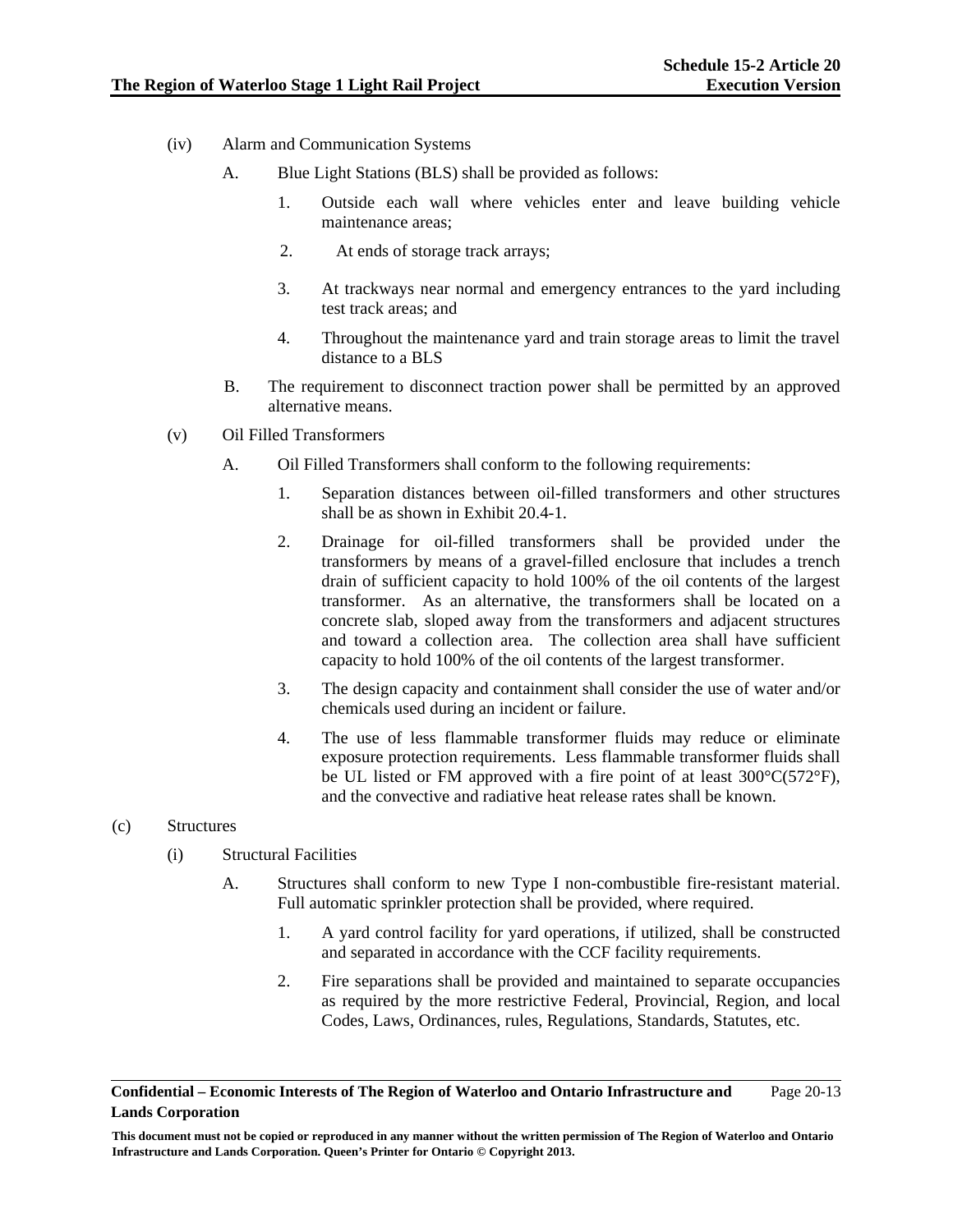- 3. Emergency exiting for maintenance facilities shall be in accordance with the more restrictive Federal, Provincial, Region, and local Codes, Laws, Ordinances, rules, Regulations, Standards, Statutes, etc.
- 4. Emergency Lighting Emergency lighting shall be provided for all exits within the maintenance facilities, in accordance with the more restrictive OESC, NFPA and Federal, Provincial, Region, and local Codes, Laws, Ordinances, rules, Regulations, Standards, Statutes, etc.
- (ii) Drainage Systems
	- A. Where there is a potential for fire and/or explosion, drainage systems shall use non-combustible piping. Where piping is not enclosed, as direct a routing as possible to a safe outside location shall be provided per all applicable Codes
		- 1. Oil separators, grease and sand traps shall be installed on all floor drainage systems which service the maintenance and vehicle storage areas to provide for the extraction of oil, grease, sand and other substances harmful or hazardous to the structure and/or public drainage systems. Where areas are protected by sprinkler systems, a bypass shall be provided around the separator and grease traps. Separators and grease traps shall be of approved design and of sufficient capacity to meet the level of waste discharged from the areas. The separator storage capacity shall be of sufficient size to retain all the sludge between cleanings.
		- 2. Periodic maintenance checks, cleaning, flushing, obstruction removal, etc. shall be conducted on all drains, oil separators and grease traps to perform as designed. Any flammable liquids, greases, contaminated debris, etc. shall be removed to an area approved for disposal.
- (iii) Floors
	- A. The surface of the grade floor of storage and/or maintenance areas shall be of non-combustible slip-resistant material.
- (iv) Roofs
	- A. Roof deck coverings shall be tested in accordance with the more restrictive of NFPA 256, Class A or B, and Federal, Provincial, Region, and local Codes, Laws, Ordinances, rules, Regulations, Standards, Statutes, etc., and be UL listed.
- (v) Electrical Requirements
	- A. The installation of electric wiring for structure light and power, and the installation of all electrical devices not supplying traction power shall be in accordance with the more restrictive of OESC; the ANSI; NFPA; and applicable Federal, Provincial, Region, and local Codes, Laws, Ordinances, rules, Regulations, Standards, Statutes, etc.
	- B. Traction power equipment shall meet the following requirements:
		- 1. Overhead Conductors Non-conducting material shall be used as a runway on which to mount overhead feed trolley wires. Overhead trolley power installations shall have a minimum height as required to keep a separation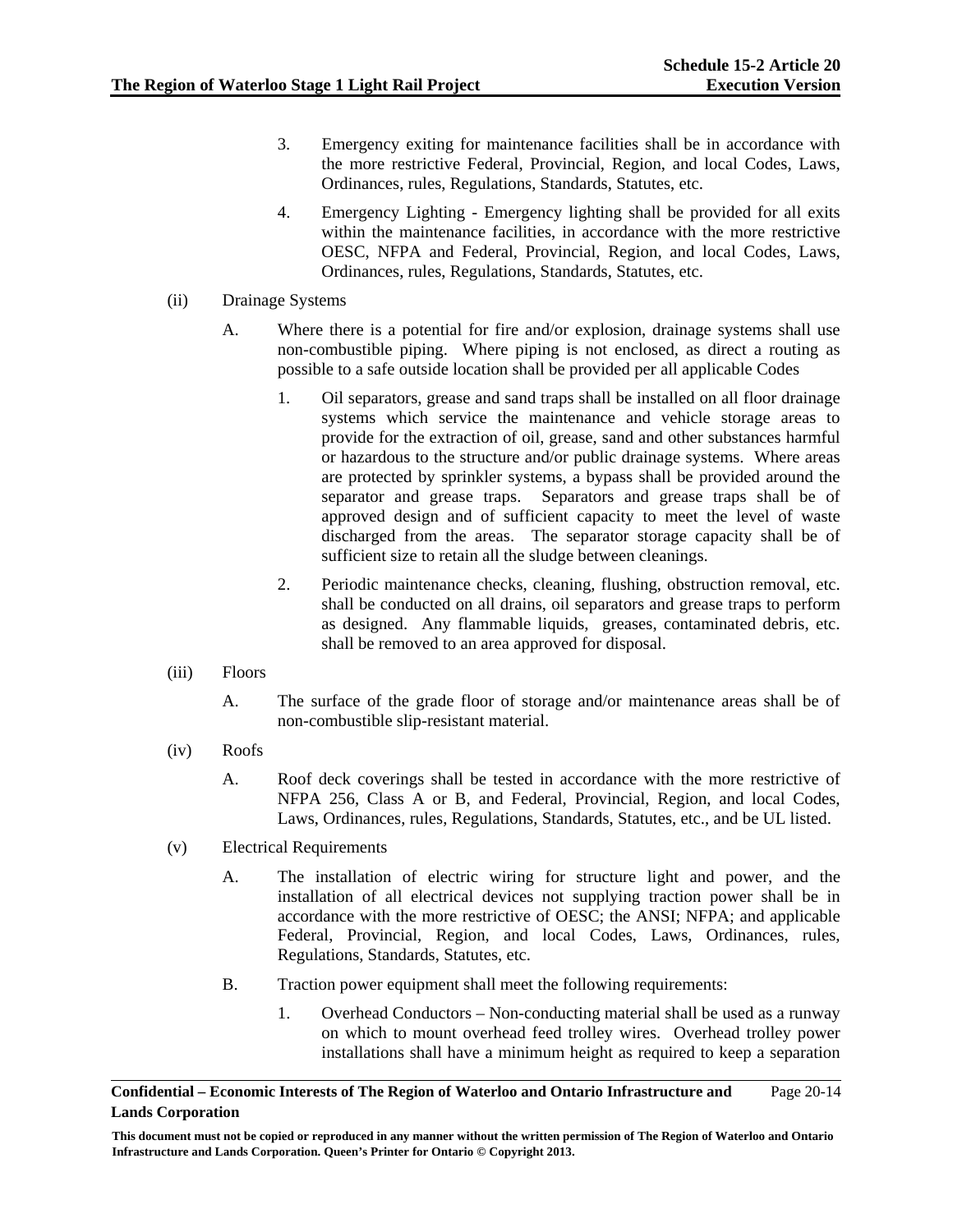of three and one-half meters (3.5 metres) for isolation of the power lines from shop and storage activity. Vehicle roof top activity shall provide portable cord connectors with insulated plugs and similar safety features.

- 2. Emergency Power Shutoff All traction power circuits shall have emergency power shutoff devices or means in accessible locations.
- (vi) Maintenance Pit Areas
	- A. Where flammable/combustible liquids and/or hazardous materials are used in pit areas and associated below floor level areas, such areas shall be designed to meet the more restrictive of Federal, Provincial, Region, and local Codes, Laws, Ordinances, rules, Regulations, Standards, Statutes, etc., OESC provisions and NFPA requirements.
	- B. Walls, floors, and piers shall be of reinforced concrete.
	- C. Pits shall have at a minimum of at least 2 exits. Steps shall be non-combustible fire-resistive and constructed with no free space underneath.
- (vii) Overhead Cranes
	- A. Overhead cranes installed in the maintenance area shall adhere to the standard for cranes, and monorails as required by OESC and the more restrictive Federal, Provincial, Region, and local Codes, Laws, Ordinances, rules, Regulations, Standards, Statutes, etc.
- (viii) Ventilation
	- A. In all pit areas where undercar maintenance generate vapors of a combustible nature (e.g., blowdowns of transit vehicles), a positive mechanical exhaust ventilation system shall be provided capable of ten air changes per hour or 1 cfm/ft2 of pit floor area, whichever is greater, during normal operation and designed to discharge to the outside atmosphere.
	- B. When a mechanical ventilating system is employed in a shop maintenance area, the ventilating system shall be designed and installed in accordance with NFPA 90A. When a blower and exhaust system are installed for vapor removal; the systems shall be designed and installed in accordance with NFPA 91.
	- C. Battery charge areas shall be ventilated to the outside atmosphere to maintain the maximum hydrogen/air mixture generated during charging below the lower explosive limits. In addition, mechanical ventilation systems shall be installed in accordance with NFPA 91, Blowers and Exhaust Systems, as required. Battery exhaust ventilation system shall be provided with electrical power and air-flow interlocks; to prevent the operation of the battery charger if the ventilation fan motor is not energized; and/or the air velocity in the exhaust duct is less than the designed velocity. The entire electrical system shall be in accordance with OESC and NFPA.
	- D. Large building open areas will require a means for smoke and heat venting.
	- E. Permanent draft stops in sprinklered buildings shall be installed in structures having a height of over 7.62 metres (25') to top of roof trusses. Draft stops shall

#### **Confidential – Economic Interests of The Region of Waterloo and Ontario Infrastructure and Lands Corporation**  Page 20-15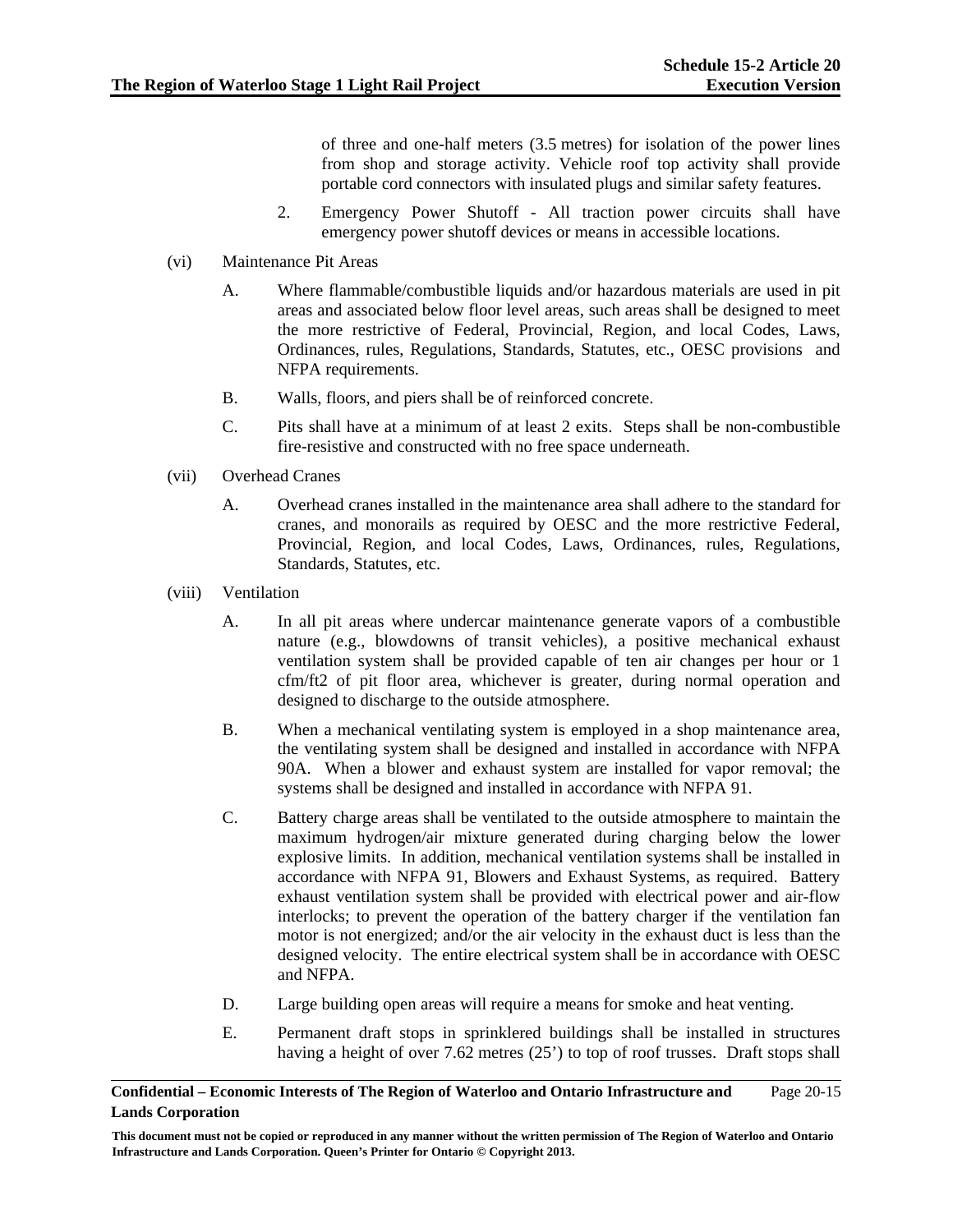be constructed of rigidly supported non-combustible fire-resistive material. (Comply with the more restrictive of NFPA 204 and Federal, Provincial, Region, and local Codes, Laws, Ordinances, rules, Regulations, Standards, Statutes, etc.)

## (d) Fire Protection Systems

- (i) Sprinkler Systems
	- A. Sprinkler systems shall be installed in all areas of enclosed structures required by NFPA 13 and the more restrictive Federal, Provincial, Region, and local Codes, Laws, Ordinances, rules, Regulations, Standards, Statutes, etc.
	- B. Electronic maintenance and control areas shall have an automatic sprinkler system or other approved special extinguishing system in accordance with NFPA and local standards, dealing with fire/life safety, which are referred to the FLSC for adjudication.
	- C. Train signalling and communication rooms shall be protected with a clean agent fire extinguishing system per NFPA 2001.

Sprinkler systems for storage areas where racks, shelves or other storage devices shall comply with NFPA 231, NFPA 231C and the more restrictive Federal, Provincial, Region, and local Codes, Laws, Ordinances, rules, Regulations, Standards, Statutes, etc., as appropriate.

- (ii) Protective Signalling Systems
	- A. Automatic Fire Detection Systems conforming to NFPA 72 shall be installed in traction power rooms and train control rooms in each facility structure except where normally charged automatic sprinklers are installed or where required for control of ventilation equipment.
	- B. Water flow alarm and section control valve supervision shall be provided for automatic sprinkler connections. Fire pumps shall be supervised in accordance with NFPA 20.
	- C. The fire alarm system shall provide means to supervise and trip special extinguishing systems and to control ventilation equipment per the appropriate NFPA standards and the more restrictive of Federal, Provincial, Region, and local Codes, Laws, Ordinances, rules, Regulations, Standards, Statutes, etc.
	- D. A fire alarm control panel shall be provided in each principal building or building group and include a fire management panel provided near the point of emergency access to each principal building or building group consisting of an annunciator panel from the associated fire alarm control panel.
	- E. The fire alarm system shall be electrically supervised and operated on low voltage with local source stand-by power (Reference: NFPA 72). The fire alarm system shall alarm at each separated principal facility of alarm origin and at a central supervising station.
	- F. A supervised public address system, zoned by building, shall be used for fire alarm annunciation in principal maintenance facilities buildings. Small separated buildings may be included in the zone of a nearby principal building. Emergency

#### **Confidential – Economic Interests of The Region of Waterloo and Ontario Infrastructure and Lands Corporation**  Page 20-16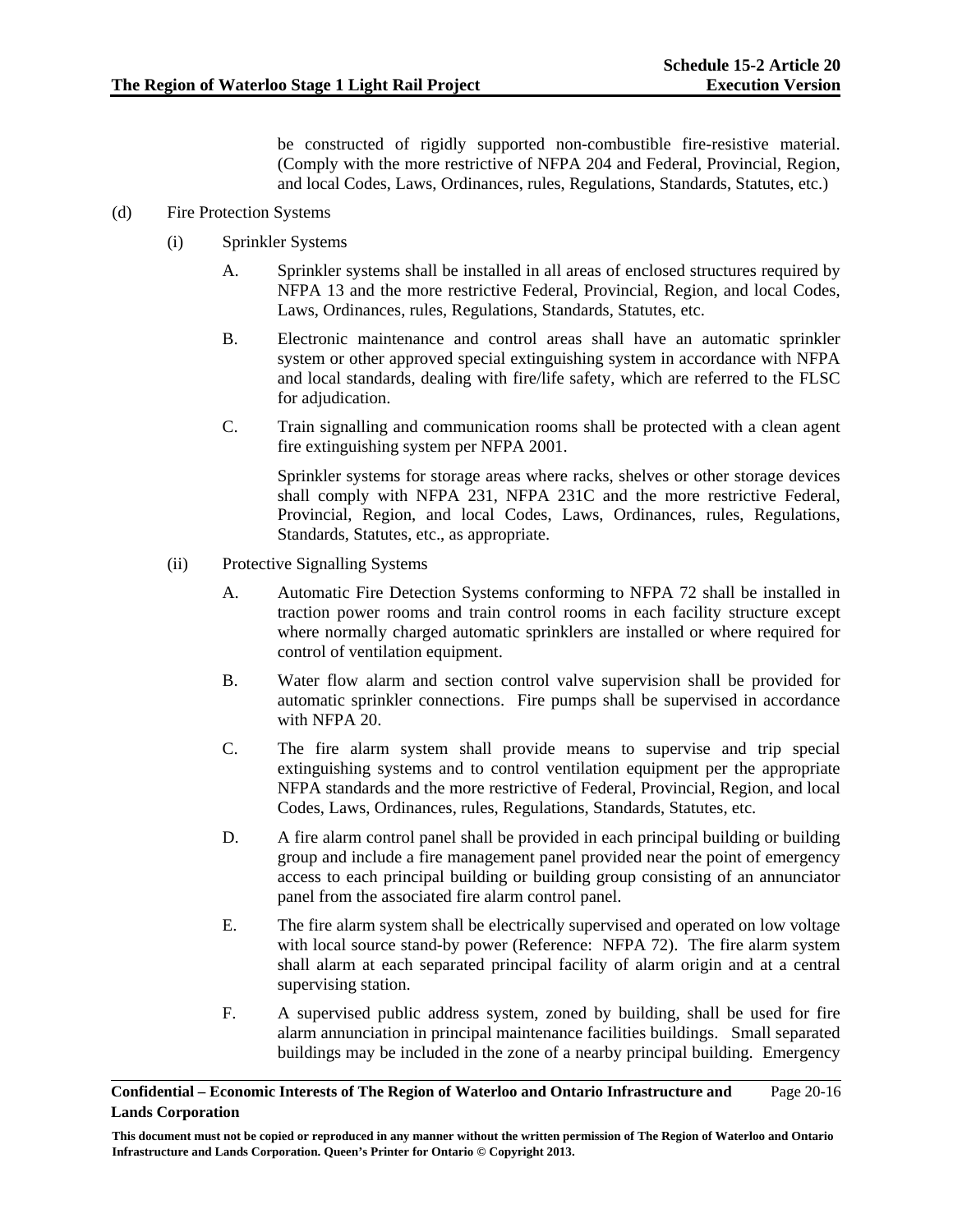messages shall be preceded by an audible tone. Audible fire alarms shall be provided to alert personnel throughout the yard and outside storage areas.

- (iii) Standpipe Systems
	- A. A Class III wet standpipe (including fire hoses) shall be provided in all areas of major repair, service, and inspection shops. The standpipe shall comply with NPFA 14 and Division B Sentence 3.2.5.15(1) of the OBC in accordance with the OFC.
	- B. The spacing of standpipes in large open areas of the vehicle maintenance facility shall require special design consideration to obtain hose stream access around, under and within vehicles.
- (iv) Portable Fire Extinguishers
	- A. Portable fire extinguishers shall be provided in accordance with NFPA 10 and OBC.
- (e) Operations and Maintenance
	- (i) Vehicle Placement
		- A. Transit vehicles shall be placed to allow the minimum clearance acceptable for the safety and maintenance of all personnel for any vehicles placed parallel and between any two uncoupled vehicles. A clear exit path to evacuate personnel from the structure in an emergency shall be maintained in accordance with the more restrictive Federal, Provincial, Region, and local Codes, Laws, Ordinances, rules, Regulations, Standards, Statutes, etc
	- (ii) Vehicle Maintenance
		- A. Vehicle electrical systems, including battery circuits, shall be de-energized except in those cases where an energized circuit is necessary to accomplish the required maintenance.
		- B. Transit vehicle batteries shall be disconnected or removed during maintenance operations which require the de-energizing of all electrical circuits.
			- 1. Exception: Batteries need not be disconnected or removed when the vehicle is equipped with a battery cutout switch which fully isolates the battery and is physically located immediately adjacent to the battery.
			- 2. When moving batteries, including removal and replacement, precautions shall be taken to prevent short circuits which may result in fires or explosions.
			- 3. Batteries shall be charged at a rate (amperage and length of charge) that will not produce a dangerous concentration of hydrogen or excessive heat. In addition, the following safety practices shall be followed:
				- I. Access to battery rooms shall be limited to authorized personnel only.
				- II. Smoking shall be prohibited and open flames, sparks, arcs and other sources of ignition shall be kept away from the immediate vicinity of

**Confidential – Economic Interests of The Region of Waterloo and Ontario Infrastructure and Lands Corporation**  Page 20-17

**This document must not be copied or reproduced in any manner without the written permission of The Region of Waterloo and Ontario Infrastructure and Lands Corporation. Queen's Printer for Ontario © Copyright 2013.**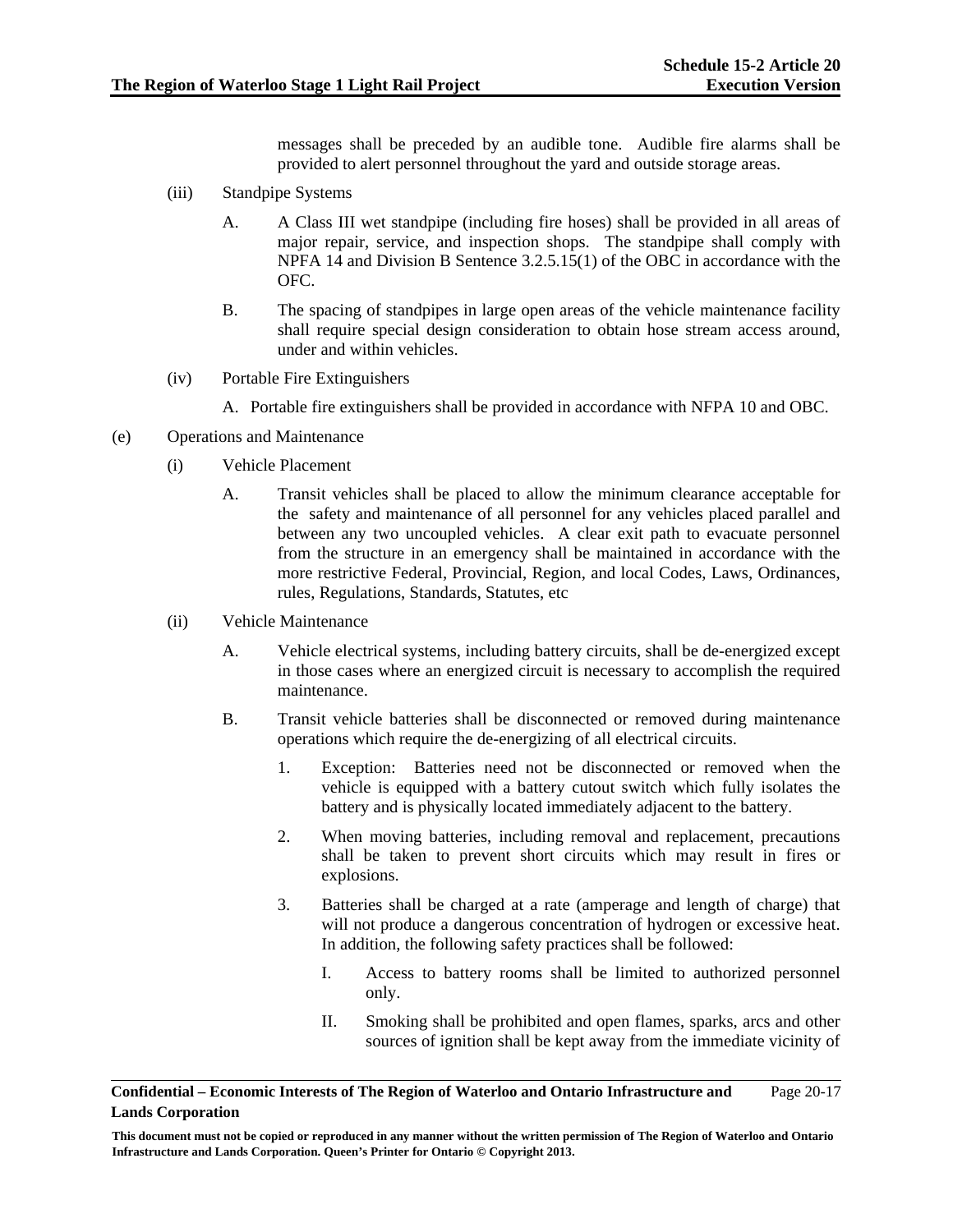batteries which are being charged. Appropriate warning signs shall be prominently displayed.

- III. Precautions shall be observed while working near battery terminals. Wrenches and other hand tools shall be used carefully to avoid short circuits.
- IV. Brushes used to clean batteries shall have neither a metal frame nor wire bristles.
- (iii) Painting/Cleaning/Paint Removal
	- A. In selecting materials for cleaning and paint removal purposes, non-flammable materials shall be specified whenever possible. The use of flammable or combustible cleaning agents shall be in accordance with NFPA 30 and the more restrictive Federal, Provincial, Region, and local Codes, Laws, Ordinances, rules, Regulations, Standards, Statutes, etc.
	- B. Painting and/or cleaning shall be performed at a location chosen providing ventilation, ease of cleanup and convenience.
	- C. Where major cleaning, painting and paint removal operations are being conducted, no concurrent potentially hazardous operations shall be conducted within 15.24 metres (50') of the area being worked on. Operation and facilities shall conform to NFPA 30 and 33 and local codes.
	- D. The use of heat lamps to accelerate the drying of painted surfaces shall be prohibited unless used as part of an approved drying booth or enclosure in accordance with NFPA 33 and local codes.
	- E. When cleaning or paint removal agents are applied through spray nozzles under pressure, the nozzle shall be of the self-closing type so that, when the hand of the operator is removed, the nozzle will automatically close.
	- F. For touch-up operations, any ignition sources within the areas being worked shall be eliminated; such areas shall be maintained hazard free during the work period.
- (iv) Storage of Painting/Cleaning Liquids
	- A. Storage of painting/cleaning liquids shall be in accordance with the more restrictive Federal, Provincial, Region, and local Codes, Laws, Ordinances, rules, Regulations, Standards, Statutes, etc.
- (v) Welding
	- A. All welding operations performed on component transit vehicle parts on the transit vehicle shall be in accordance with NFPA 50, 51, and 51B and more restrictive Federal, Provincial, Region, and local Codes, Laws, Ordinances, rules, Regulations, Standards, Statutes, etc.
	- B. Welding shall not be done in an area which contains fuel, other flammable, combustible liquids, or vapors. No other work shall be permitted within a fifteen meter (15m) radius of the location of any gas shielded arc welding operation,

**Confidential – Economic Interests of The Region of Waterloo and Ontario Infrastructure and Lands Corporation**  Page 20-18

**This document must not be copied or reproduced in any manner without the written permission of The Region of Waterloo and Ontario Infrastructure and Lands Corporation. Queen's Printer for Ontario © Copyright 2013.**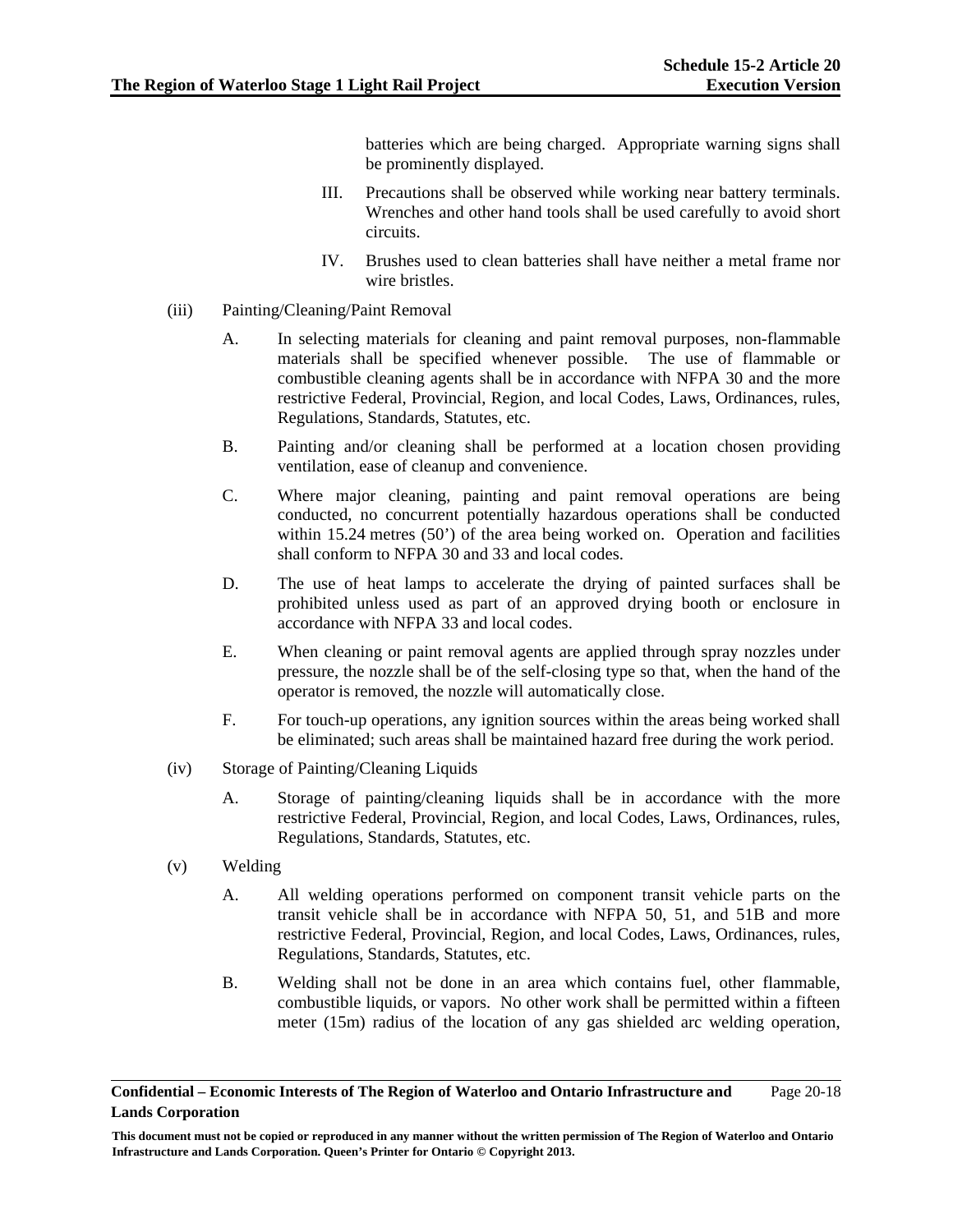unless vented and enclosed in an approved manner to prohibit flammable and combustible vapors from entering the work area.

- C. Welding equipment shall have no electrical components other than flexible lead cables within the applicable distance to the floor in accordance with the more restrictive Federal, Provincial, Region, and local Codes, Laws, Ordinances, rules, Regulations, Standards, Statutes, etc.
- D. Only qualified welders, trained in the techniques and familiar with the hazards involved, shall be permitted to do this work.
- (vi) Industrial Trucks
	- A. Industrial trucks shall mean fork trucks, tractors, platform lift trucks and other specialized industrial trucks, their operation, and usage in accordance with NFPA 505, ANSI B.56.1 Safety Standard for Low-Lift and High-Lift Trucks
- (vii) Fuel Handling
	- A. The storage and handling of liquefied petroleum gas (LP-Gas) shall be in accordance with the more restrictive Federal, Provincial, Region, and local Codes, Laws, Ordinances, rules, Regulations, Standards, Statutes, etc.
	- B. The storage and handling of liquid fuels (gasoline and diesel) shall be in accordance with the more restrictive Federal, Provincial, Region, and local Codes, Laws, Ordinances, rules, Regulations, Standards, Statutes, etc.
- (viii) Service Stations
	- A. Service station facilities for road or hi-rail vehicles shall conform to the more restrictive Federal, Provincial, Region, and local Codes, Laws, Ordinances, rules, Regulations, Standards, Statutes, etc.
- (ix) Other Requirements
	- A. Provision shall be made for the removal of all flammable/combustible liquids and greases to an area approved for disposal or storage.
	- B. Pits and subfloor work areas shall be kept clean. Smoking shall be prohibited in pits and subfloor maintenance areas.

### Exhibit 20.4-1 OIL-FILLED TRANSFORMER SEPARATION REQUIREMENTS

| <b>Structure Type</b>               | Distance (meters) |                     |  |
|-------------------------------------|-------------------|---------------------|--|
|                                     | $<$ 100 MVa       | $\approx$ =>100 MVa |  |
| Non-System Structures of Wood       | 30                | 30                  |  |
| Construction                        |                   |                     |  |
| Passenger LRT Stop and Shelter Stop | 15                | 23                  |  |
| <b>Public Areas</b>                 |                   |                     |  |
| Transformers and Structures o       | 8                 |                     |  |
| Noncombustible Construction         |                   |                     |  |

**Confidential – Economic Interests of The Region of Waterloo and Ontario Infrastructure and Lands Corporation**  Page 20-19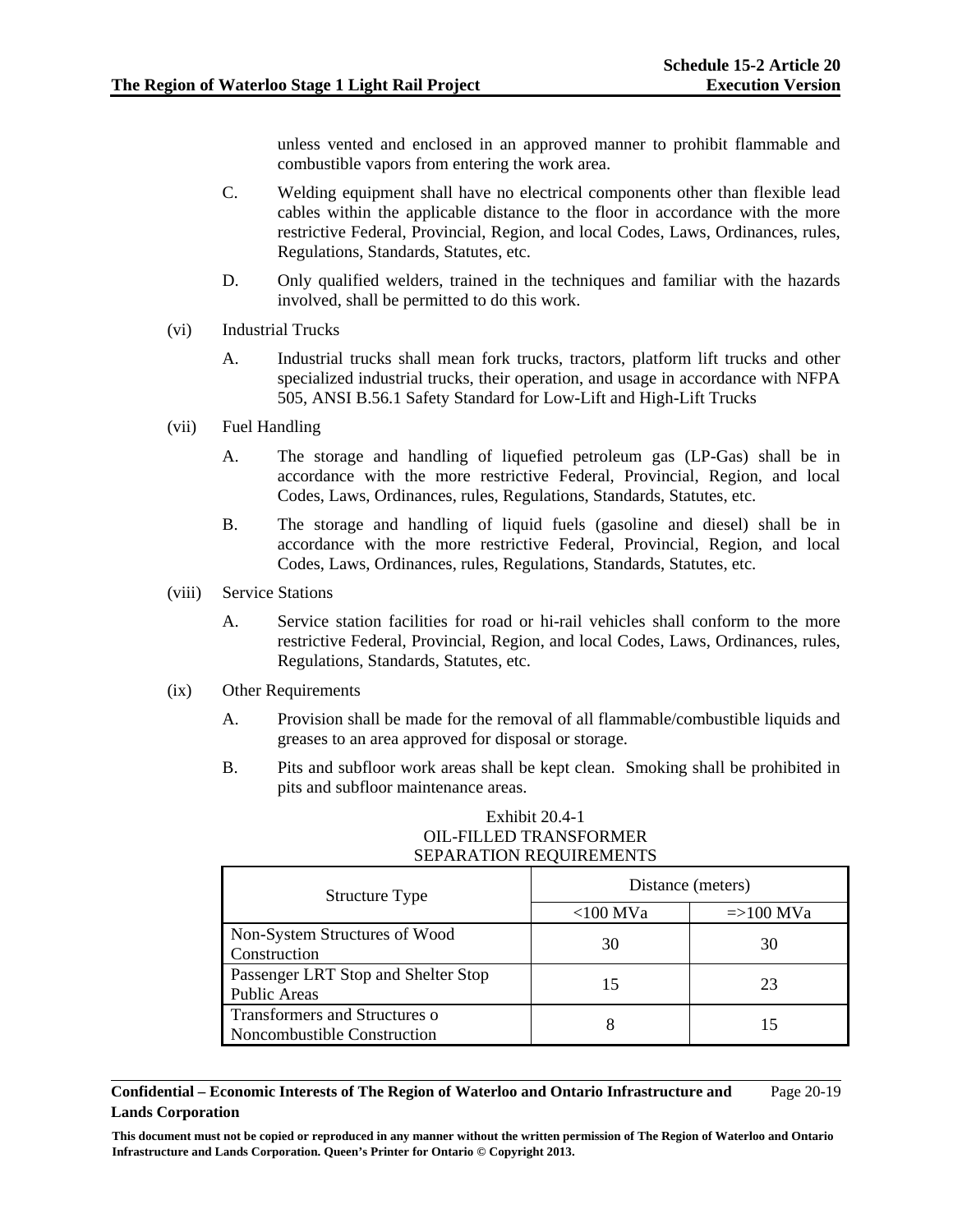- C. When separation distances cannot be maintained by applicable code, one of the following mitigating measures shall be provided:
	- 1. Water spray protection, meeting the requirements of NFPA 15, for transformers and wire glass in all openings of non-combustible construction when located within eight meters (8m) of transformers of less than 100 MVa capacity or within fifteen meters (15m) of transformers of 100 MVa or greater capacity.
	- 2. Three-sided masonry (2 hour) enclosure with non-combustible fireresistive roof materials for each transformer of less than 100 MVa capacity within eight meters (8m) of exposed non-combustible walls and for larger capacity transformer within fifteen meters (15m) of non-combustible fireresistive walls.

## **20.5 System Fire/Life Safety Procedures**

- (a) Emergency Procedures Objective
	- (i) Project Co shall anticipate and plan for emergency situations through development of emergency procedures. These procedures shall be contained in an Emergency Preparedness Program (EPP).
	- (ii) Emergency Procedures shall meet the requirements of NFPA 130, Chapter 9.

## (b) Emergencies

- (i) Types of Emergencies
	- A. As a minimum the following types of emergencies shall be addressed in the EPP:
		- 1. Fire and/or smoke on a train or any other part of the System.
		- 2. Fire and/or smoke adjoining or adjacent to the System that threatens the system or disrupts service.
		- 3. Collision and/or derailment involving one or more cars
		- 4. Loss of electric power resulting in a stalled train(s) and/or loss of illumination.
		- 5. Evacuation of passengers from a train under adverse conditions.
		- 6. Panic of passengers.
		- 7. Disabled and/or stalled trains under adverse conditions.
		- 8. Serious flooding.
		- 9. Structural collapse and/or threat of imminent collapse that threatens the System.
		- 10. Seepage of flammable, toxic or irritating products into System.
		- 11. Serious vandalism or other criminal acts.
		- 12. Emergency medical attention required by passengers.

#### **Confidential – Economic Interests of The Region of Waterloo and Ontario Infrastructure and Lands Corporation**  Page 20-20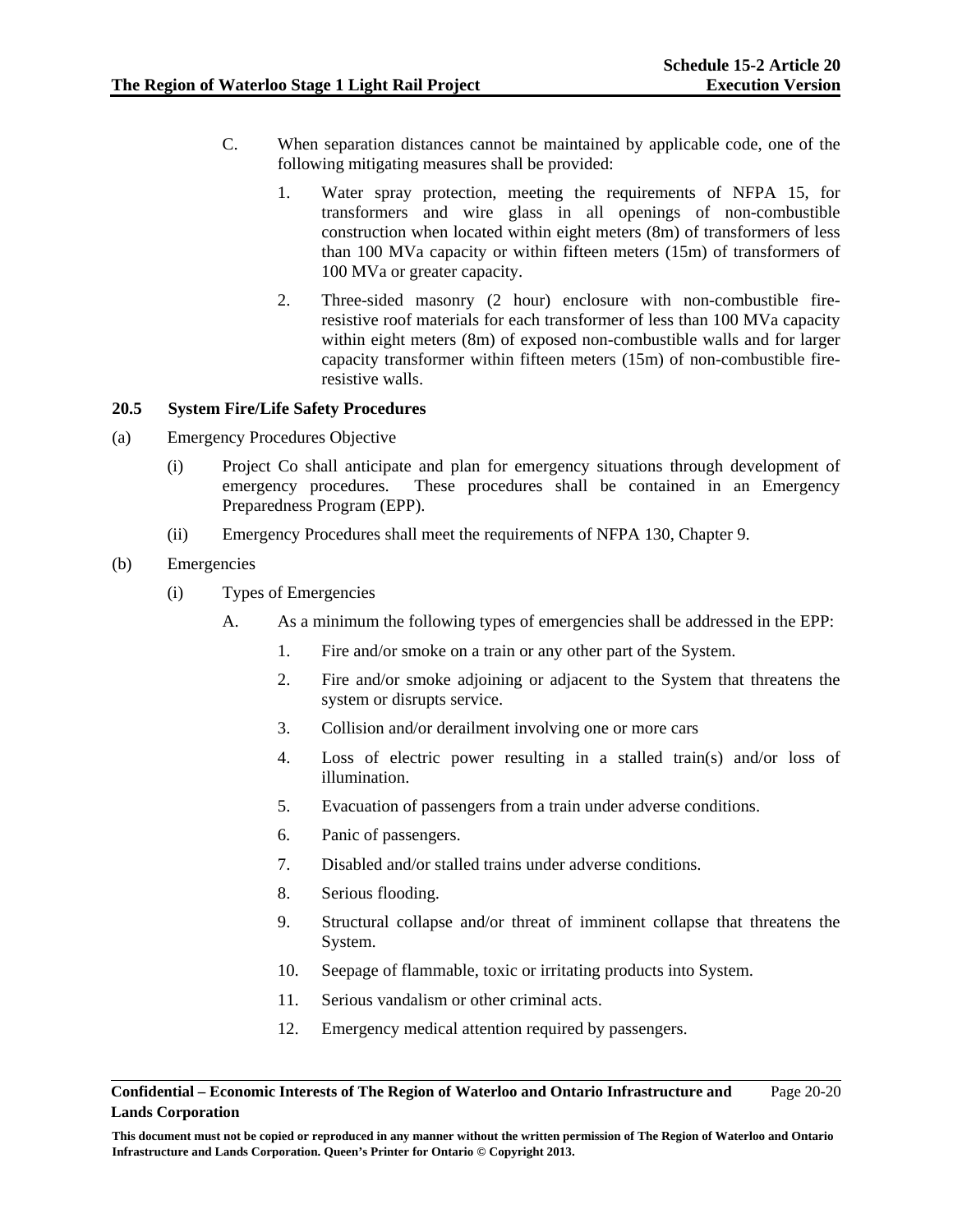- 13. Extreme weather conditions causing disruption of service.
- 14. Gas in a underpass .
- 15. Gas in a LRT Stop ancillary room.
- 16. Derailment of any CN railroad freight, GO and/or Via.
- 17. Grand River Transit emergency.
- (c) Emergency Preparedness Program (EPP)
	- (i) The EPP shall, include but not be limited to, the following:
		- A. Date adopted, reviewed and revised.
		- B. Statements of policy, purpose, scope and definitions.
		- C. Identification of participating agencies, top officials, and signatures of executives signing for each agency.
		- D. Safety procedures during emergency operations.
		- E. Purpose and operation of the Operation Control Center in an emergency.
		- F. Detailed locations, requirements, purpose, and operation of Command Posts and/or Auxiliary Command Posts.
		- G. The requirements, purpose, and operation of radio and telephone communications at the Operation Control Center, at all LRT Stops and access points to facilities, and intermediate points throughout the System.
		- H. Emergency procedures for postulated incidents with identification of agency in command.
		- I. Up to date maps and As-Built Plans, data, MSDS, etc. of complex areas of the System such as CCF, under passes, and graphics at LRT Stops.
		- J. Any additional information and data, deemed necessary by FLSC.
	- (ii) Project Co shall develop three levels of incident related procedure plans designed to provide an appropriate level of action based on the degree of emergency. The emergency plans shall address regional major disaster conditions which may affect other areas besides the system; systemwide major incidents which will affect systemwide operations; and emergencies, such as small fires or passenger illnesses, which will not affect the systemwide operations and may or may not affect individual train operation.
- (d) Participating Agencies
	- (i) Participating agencies shall be summoned by Project Co to, coordinate, cooperate, and assist, depending upon the nature of an emergency and include:
		- A. Region of Waterloo
		- B. City of Kitchener
		- C. City of Waterloo
		- D. Fire departments.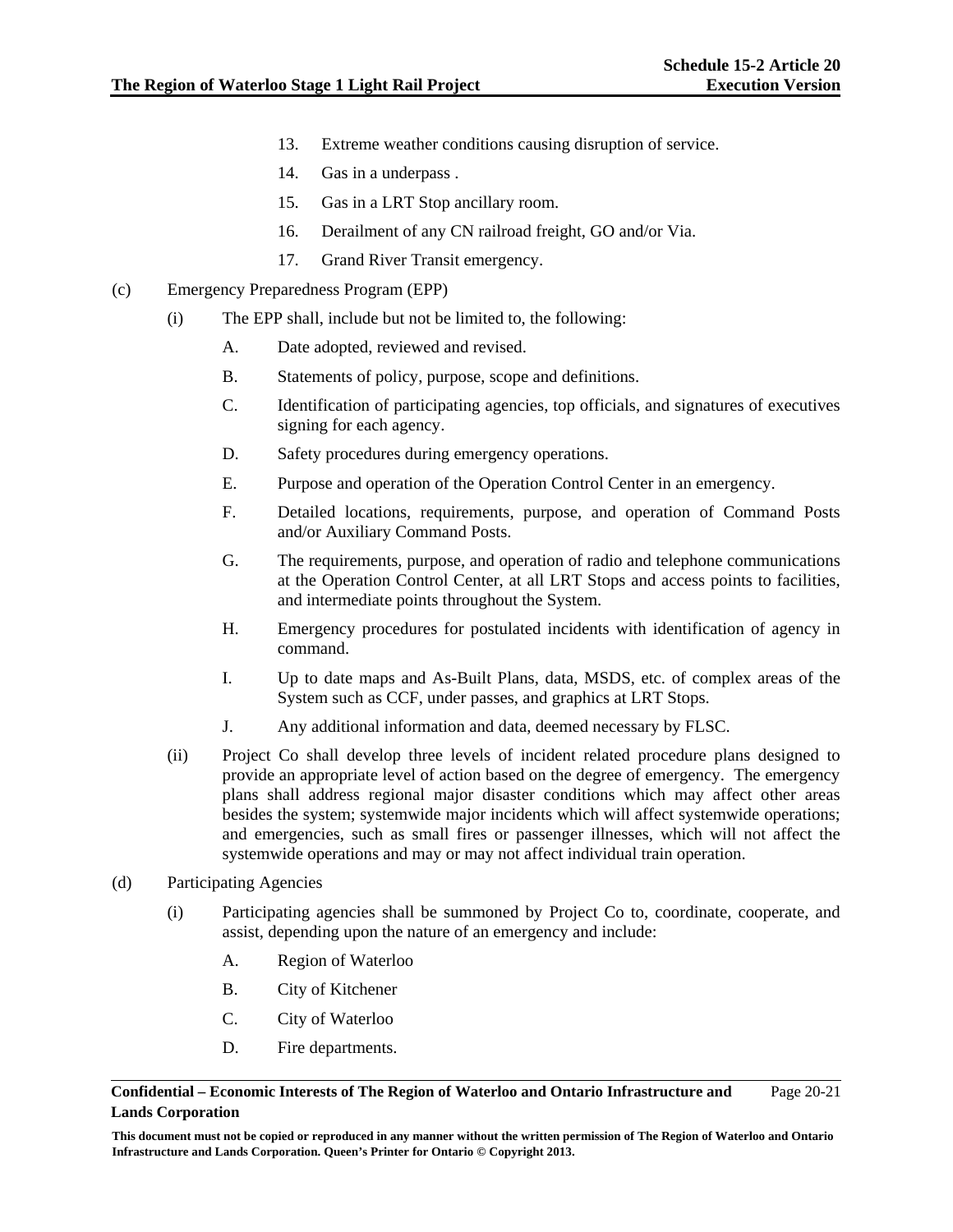- E. Emergency medical service.
- F. Police departments.
- G. Utility companies: communication, gas, electricity, telephone, water.
- H. Public works: bridges, streets, and storm sewers.
- I. Building department.
- J. Coroner's Office.
- K. CN and other railroads
- (e) Central Control Facility (CCF)
	- (i) Project Co shall staff CCF for the operation, supervision and maintenance of the System.
	- (ii) Standards of Operation
		- A. The CCF shall be staffed by trained, qualified personnel, utilize the essential apparatus and equipment to communicate with, supervise, and coordinate all personnel and trains operating in the System, and movement of passengers in trains, Right-of-Way, and LRT Stops.
		- B. CCF personnel shall be thoroughly conversant with the Emergency Preparedness Program and trained to employ it effectively, whenever required.
	- (iii) Emergency Communication Procedures
		- A. Procedures shall be developed for CCF to communicate rapidly with participating agencies, such as EMS, fire and police, utilizing direct telephone lines used for emergencies involving the system.
		- B. Details shall be developed defining equipment availability and procedures for recording radio and telephone communications during an emergency.
		- C. Should the CCF be out of service or unable to fully execute its functions, the following capabilities shall remain:
			- 1. Train operations shall continue, although in a degraded state, if necessary;
	- (iv) Protection from Fire
		- A. Procedures shall be developed to maintain CCF operations in the event of fire or other emergency in adjoining or adjacent structures.
		- B. Procedures shall be developed to minimize detection and extinguishment times for any fire in the CCF by effective utilization of fire detection, protection, and extinguishing equipment.
- (f) Liaison
	- (i) Emergency Liaison Personnel
		- A. An up-to-date listing of all emergency liaison personnel from participating agencies shall be maintained by Project Co and be part of the EPP.

**Confidential – Economic Interests of The Region of Waterloo and Ontario Infrastructure and Lands Corporation**  Page 20-22

**This document must not be copied or reproduced in any manner without the written permission of The Region of Waterloo and Ontario Infrastructure and Lands Corporation. Queen's Printer for Ontario © Copyright 2013.**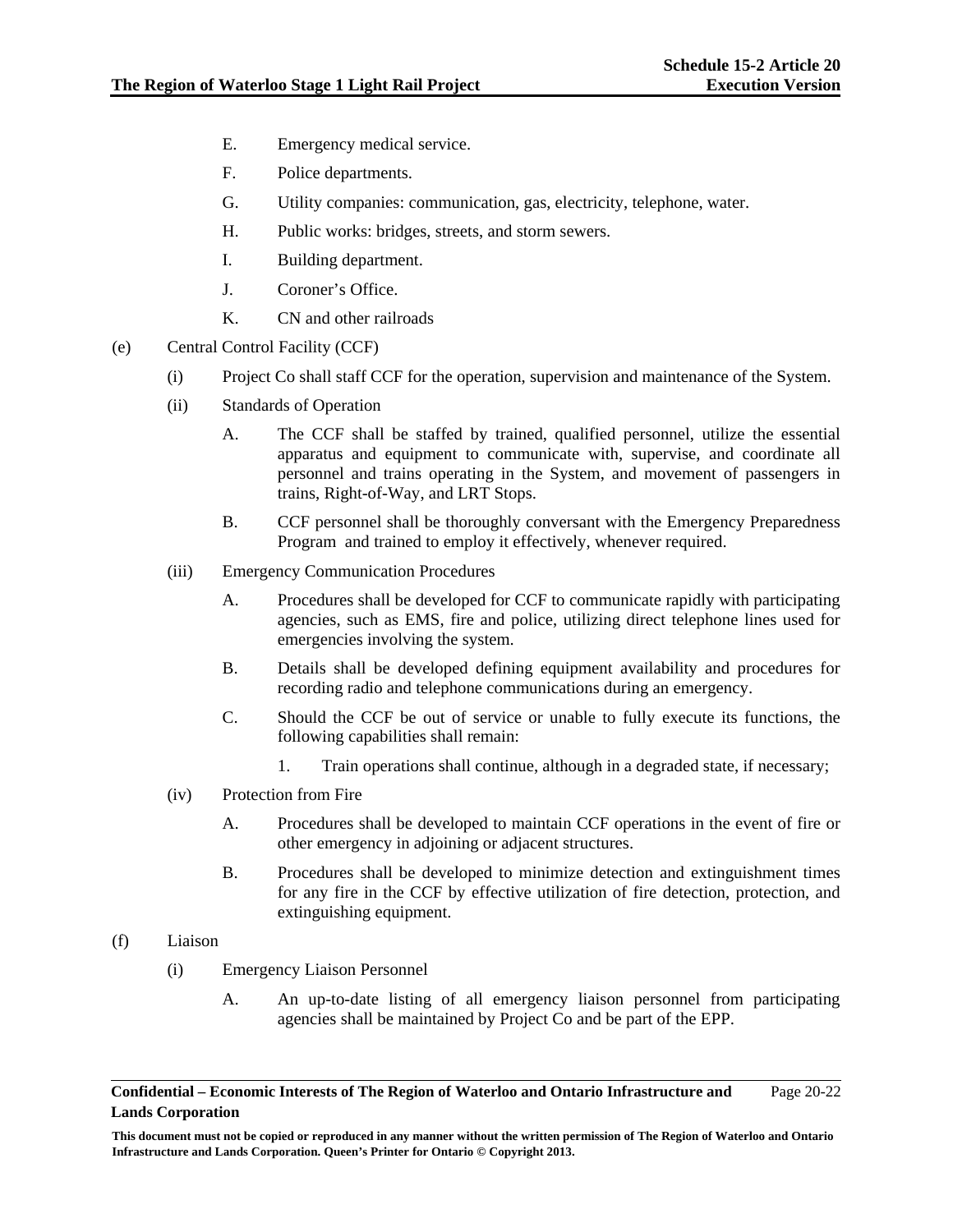- B. The listing shall include the full name, title, agency, business telephone number(s), and home telephone number of the liaison person and alternate.
- C. The list shall be reviewed and confirmed at least once every 3 months to ensure ability to contact the liaison person without delay.
- (g) Incident Command Post (ICP)
	- (i) During an emergency on the System, an Incident Command Post (ICP) shall be established by the person in command for the supervision and coordination of all personnel, equipment and resources at the scene of the emergency.
	- (ii) Appointment of Supervising Party The EPP shall clearly delineate the operating authority organization or participating agency in command and the individuals within each organization responsible for supervision, correction, or alleviation of the emergency.
	- (iii) Appointment of Liaison Person Participating agencies should assign a liaison person to the ICP, when appropriate.
	- (iv) Location of Incident Command Post The ICP shall be at a site convenient for responding personnel, easily identifiable, suitable for supervising, coordinating and communicating with participating agencies, as requested by the incident commander.
	- (vi) Communication Between Agencies The most effective use shall be made of specified radio channels and telephones to communicate with participating agencies operating at an emergency.
- (h) Removing and Restoring Traction Power
	- (i) The EPP shall have a clearly defined procedure for removing and restoring traction power.
		- A. Prior to any Project Co. staff, participating agency, and /or Third Party personnel operating on the trackway, consideration shall be given to the removal of traction power. Verification procedures for removal shall be established.
		- B. When traction power is removed by activation of an emergency traction power disconnect switch (ETS), CCF shall be contacted by telephone and/or radio to give the full name, title, affiliation, i.e. Project Co. staff, agency, Third Party, etc., and reason for removal by person responsible.
		- C. When shutdown of traction power is no longer required by Project Co, participating agency, and/or Third Party; control of such power shall be returned to Project Co. Procedures for transfer of such control shall be established.
		- D. During an emergency, Project Co and participating agency(s) personnel shall be carefully supervised so only the minimum number of essential persons operate on the trackway.

## **20.6 Communications**

- (a) General
	- (i) Comprehensive and dependable communications shall be essential for a serviceable and efficient operated fixed trackway transit system during emergencies.

**Confidential – Economic Interests of The Region of Waterloo and Ontario Infrastructure and Lands Corporation**  Page 20-23

**This document must not be copied or reproduced in any manner without the written permission of The Region of Waterloo and Ontario Infrastructure and Lands Corporation. Queen's Printer for Ontario © Copyright 2013.**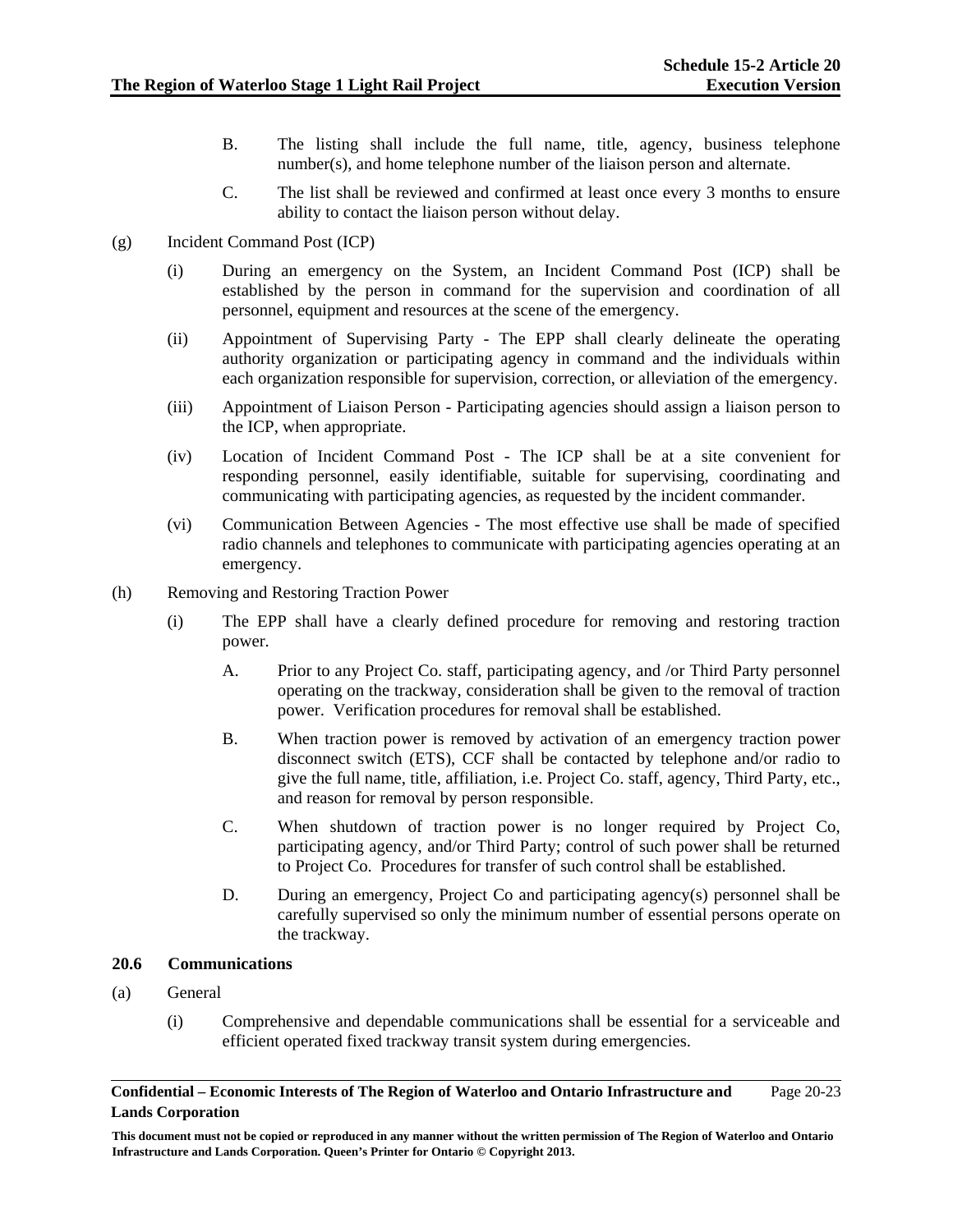## (b) CCF Communications

- (i) To provide the fundamental emergency coordination for all rail transit facilities the CCF shall be equipped to:
	- A. Receive, log, and annunciate fire alarm, trouble alarm and supervisory alarm;
	- B. Receive, record, and log emergency telephone messages;
	- C. Have direct multi-channel radio communication with rail vehicles
	- D. Have access to appropriate fire and emergency organization radio channels;
	- E. Have direct line telephone communication with each fire jurisdiction dispatch facility;
	- F. Have the capability to use the LRT Stop public address system to advise and direct patron response to emergencies;
	- G Have capability for emergency removal of traction power.
- (ii) An area for fire department operations shall be provided at the CCF, as required, and approved by the FLSC. The area, as approved, shall provide the local fire department access to the following information:
	- A. Emergency telephone and public address system displays;
	- B. Selected fire department radio channels (reception only);
	- C. Fire detection and alarm system annunciator displays;
	- D. Sprinkler valve and water flow detector displays;
	- E. Standby power controls and status indicators;
	- F. Ventilation and air handling status indicator and controls;
	- G. A FD transceiver station.
- (iii) Yard Control Facility
	- A. The yard control facility shall provide emergency coordination for all transit facilities within the vehicle yard and maintenance facility.
	- B. The control facility shall be arranged to function as a CSS for the yard and maintenance facility in conformance with appropriate standards.
	- C. The control facility shall be equipped to perform functions as required for CCF, except for the LRT Stop related facilities requirements.
	- D. Two-way voice communication shall be provided between CCF and the control tower for coordination of emergency operations within the transit system.
- (c) Emergency Functions Requiring Communication
	- (i) Alarm and Notification
		- A. Alarm and notification communication facilities shall be provided to advise of an emergency condition for the following interface situations:

**Confidential – Economic Interests of The Region of Waterloo and Ontario Infrastructure and Lands Corporation**  Page 20-24

**This document must not be copied or reproduced in any manner without the written permission of The Region of Waterloo and Ontario Infrastructure and Lands Corporation. Queen's Printer for Ontario © Copyright 2013.**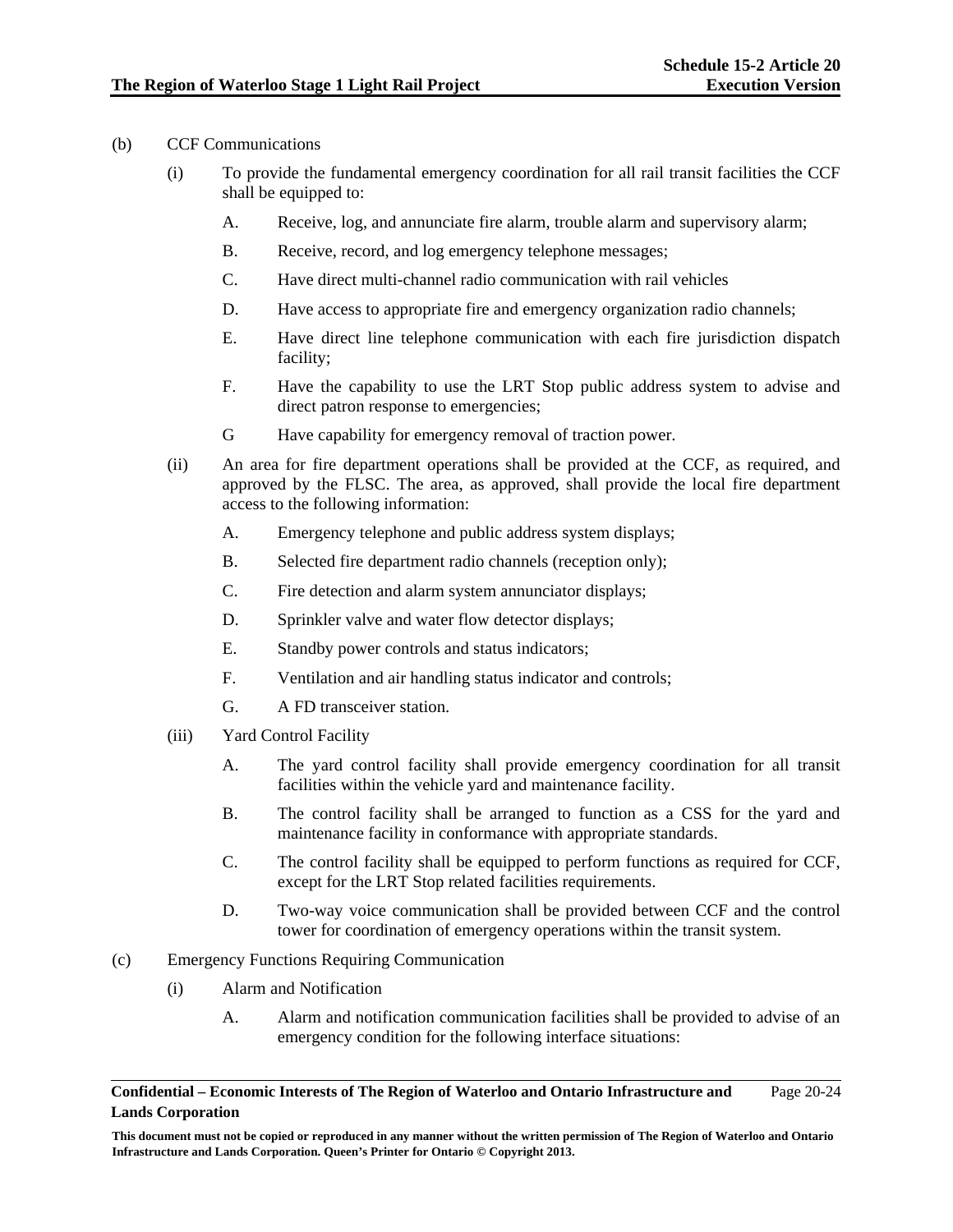- B. Communications between CCF and the following:
	- 1. Patrons in LRT Stops and on vehicles;
	- 2. LRT Stop agents, where utilized;
	- 3. Train operators;
	- 4. Other transit personnel (operations/maintenance);
	- 5. Emergency response agencies (fire, police, medical, etc.).
- C. Communications between LRT Stop agents, where utilized, and the following:
	- 1. Patrons in LRT Stops;
	- 2. Transit system law enforcement;
	- 3. Other Transit personnel (maintenance, operations, etc.);
- D. Communications between train operators and the following:
	- 1. Vehicle passengers;
- E. Local police and fire departments to CCF.
- F. Automated fire detection alarm and control equipment to CCF (or yard control tower).
- (ii) Emergency power removal and train stopping requirements shall be met through alarm and/or notification to CCF. Where potential hazards require immediate action, on-site traction power removal devices (ETS) shall be provided.
- (iii) Patron evacuation capability shall be provided in passenger LRT Stops including operation of appropriate LRT Stop facilities and providing patron instructions.
- (iv) Tactical communication shall be provided for each responding organization to provide operations control at the site of an emergency.
	- A. A communication subsystem shall be provided for responding transit personnel dedicated exclusively to this purpose during times of emergency.
	- B. Any transit system facility, in which fire department radio communications do not function, shall be provided with repeater or other equipment necessary to meet the local fire department requirements.
	- C. The dispatching communications for public emergency organizations shall be their own equipment.
- (d) Telephones
	- (i) General
		- A. The System shall have a telephone network (transit central office exchange) or fixed telephone lines and instruments capable of communication with all LRT Stops, structures, offices, power stations and substations, control towers, ancillary rooms and spaces, (not normally used by patrons).

**Confidential – Economic Interests of The Region of Waterloo and Ontario Infrastructure and Lands Corporation**  Page 20-25

**This document must not be copied or reproduced in any manner without the written permission of The Region of Waterloo and Ontario Infrastructure and Lands Corporation. Queen's Printer for Ontario © Copyright 2013.**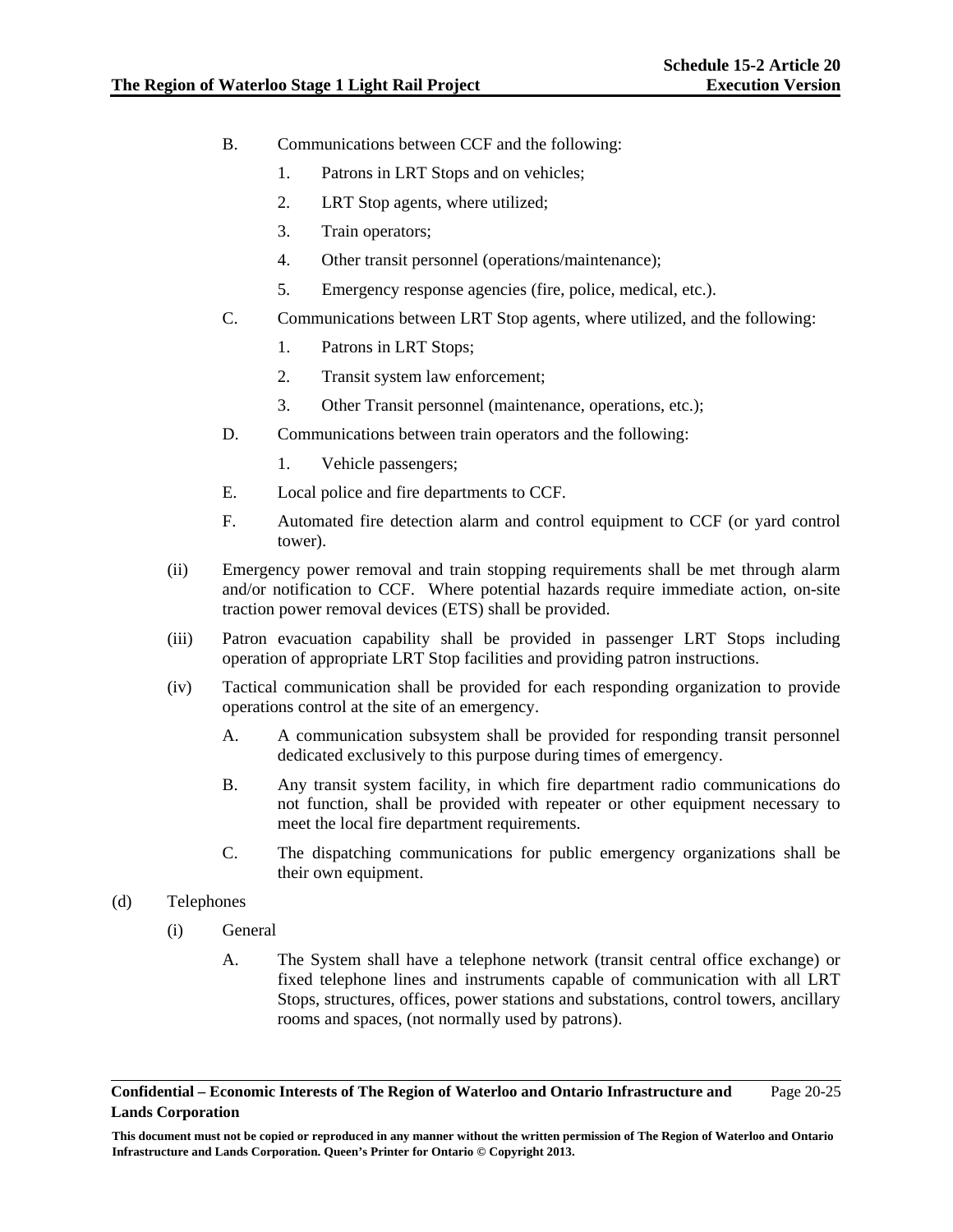| Response<br>From/To                   | Central<br>Control<br>Facility | Vehicle<br>Operator | Patrons<br>On Trains | In LRT Stops | Emergency<br>Response<br>Organization | On-Duty<br>Transit<br>Personnel |
|---------------------------------------|--------------------------------|---------------------|----------------------|--------------|---------------------------------------|---------------------------------|
| <b>LRT</b> Stops                      | X                              |                     |                      |              |                                       |                                 |
| Patrons on Trains                     | X                              | X                   |                      |              |                                       |                                 |
| Patrons in LRT<br><b>Stops</b>        | $\boldsymbol{\mathrm{X}}$      |                     |                      |              |                                       |                                 |
| Vehicle Operator                      | X                              |                     | X                    | X            |                                       |                                 |
| <b>Central Control</b><br>Facility    |                                | X                   |                      | X            | X                                     | X                               |
| On Duty Transit<br>Personnel          | X                              |                     |                      |              |                                       | X                               |
| Emergency<br>Response<br>Organization | X                              |                     |                      |              |                                       |                                 |

**Exhibit 20.6-1 DIRECT EMERGENCY VOICE COMMUNICATIONS MATRIX** 

- (e) Blue Light Stations (BLS)
	- (i) The requirement to disconnect traction power along the trainway shall be permitted by an approved alternative means.

Activation of the ETS at any BLS shall trip the traction power feeder breakers for all tracks in the power zone covered by the BLS. The device shall provide local mechanical lockout capability to preclude restoration of power until the mechanical lockout is reset. CCF shall have the ability to selectively restore power to any power zone in which the ETS has been activated.

- (ii) An emergency telephone shall provide communication to CCF. This phone is intended for fire or other emergency uses.
- (iii) Blue Light Stations shall be provided at the following locations:
	- A. At ends of storage track arrays.
	- B. Throughout the maintenance yard and train storage areas to limit the travel distance to a BLS.
	- C. Outside each wall where vehicles enter and leave building vehicle maintenance areas.
	- D. Traction power substations;
	- E. Other locations, as required.

#### **Confidential – Economic Interests of The Region of Waterloo and Ontario Infrastructure and Lands Corporation**  Page 20-26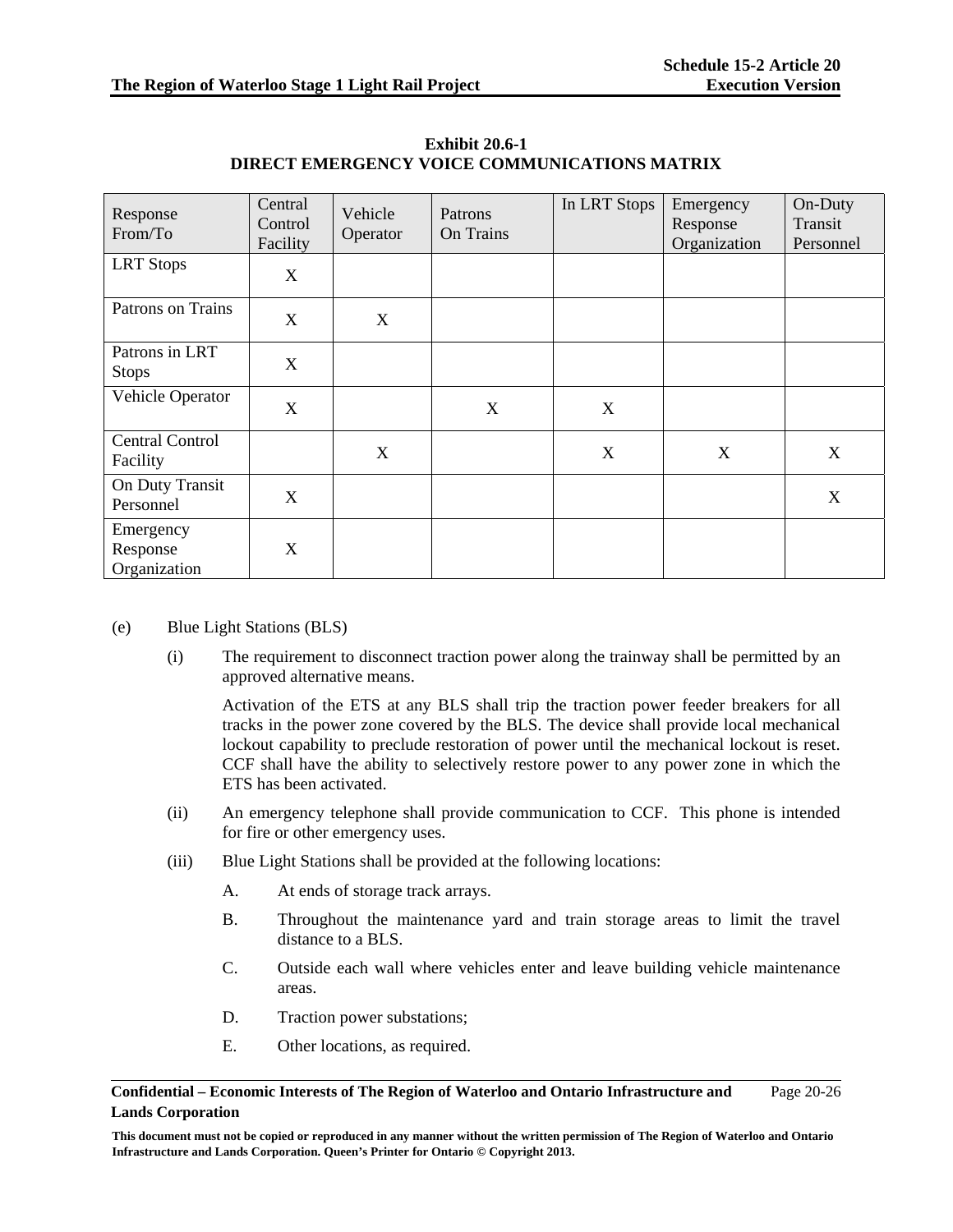- F. BLS shall be installed at designated access locations.
- (iv) Adjacent to each BLS, graphic information shall be provided which identifies the location of the LRT Stop and the distance to an exit in each direction.
- (f) Radio Subsystem
	- (i) The radio system shall operate on FCC authorized radio channels in accordance with specified functions (maintenance, security, operations, etc.) and shall be compliant with Industry Canada Standard. Radio transmissions from radios operating from any location in the transit system shall be received and re-transmitted via repeater(s)/amplifier(s) to all other locations in the transit system. Centralized radio dispatching shall be the primary mode of operation and be located at the CCF for transit radio channels. Public safety channels shall be repeated at the designated radio system repeater location. See Schedule 15-2 Article 10 for the detail specification and strategy for Radio.
	- (ii) At least one separate 2-way voice communications RF channel shall be provided within the radio subsystems of the transit system for use in emergency conditions.
	- (iii) Two-way radio voice communications from non-transit police and fire emergency personnel shall operate using their own portable equipment from all locations in the transit system. The transit radio system shall have its own dedicated frequency channels from the radio system for fire and police departments. Repeater/amplifier facilities for local police and fire departments shall be provided by the Region throughout the transit system.
	- (iv) At least one radio communications link from CCF facility shall be maintained with the most appropriate public emergency frequency.
	- (v) A minimum of two channels of radio communications shall be provided for line security force use.
	- (vi) Project Co shall be provided and coordinate with Region and the local fire departments underground communications for eight (8) radio channels in accordance with the agreements reached. Other fire and police departments shall be provided with their own underground radio communication capability as required by the FLSC.
- (g) Public Address System
	- (i) Trains and LRT Stops shall have a public address system for communicating with patrons and employees.
	- (ii) CCF shall have the capability of using the public address system to make announcements on trains and throughout LRT Stops.
	- (iii) Train operators shall have the capability of making announcements throughout their trains on the vehicle public address system. During interruptions of train service or delays for any reason, the patrons and employees shall be kept informed by means of the public address system.
	- (iv) At times of emergency, the public address system shall be used effectively to communicate to patrons, employees, and emergency personnel.

**Confidential – Economic Interests of The Region of Waterloo and Ontario Infrastructure and Lands Corporation**  Page 20-27

**This document must not be copied or reproduced in any manner without the written permission of The Region of Waterloo and Ontario Infrastructure and Lands Corporation. Queen's Printer for Ontario © Copyright 2013.**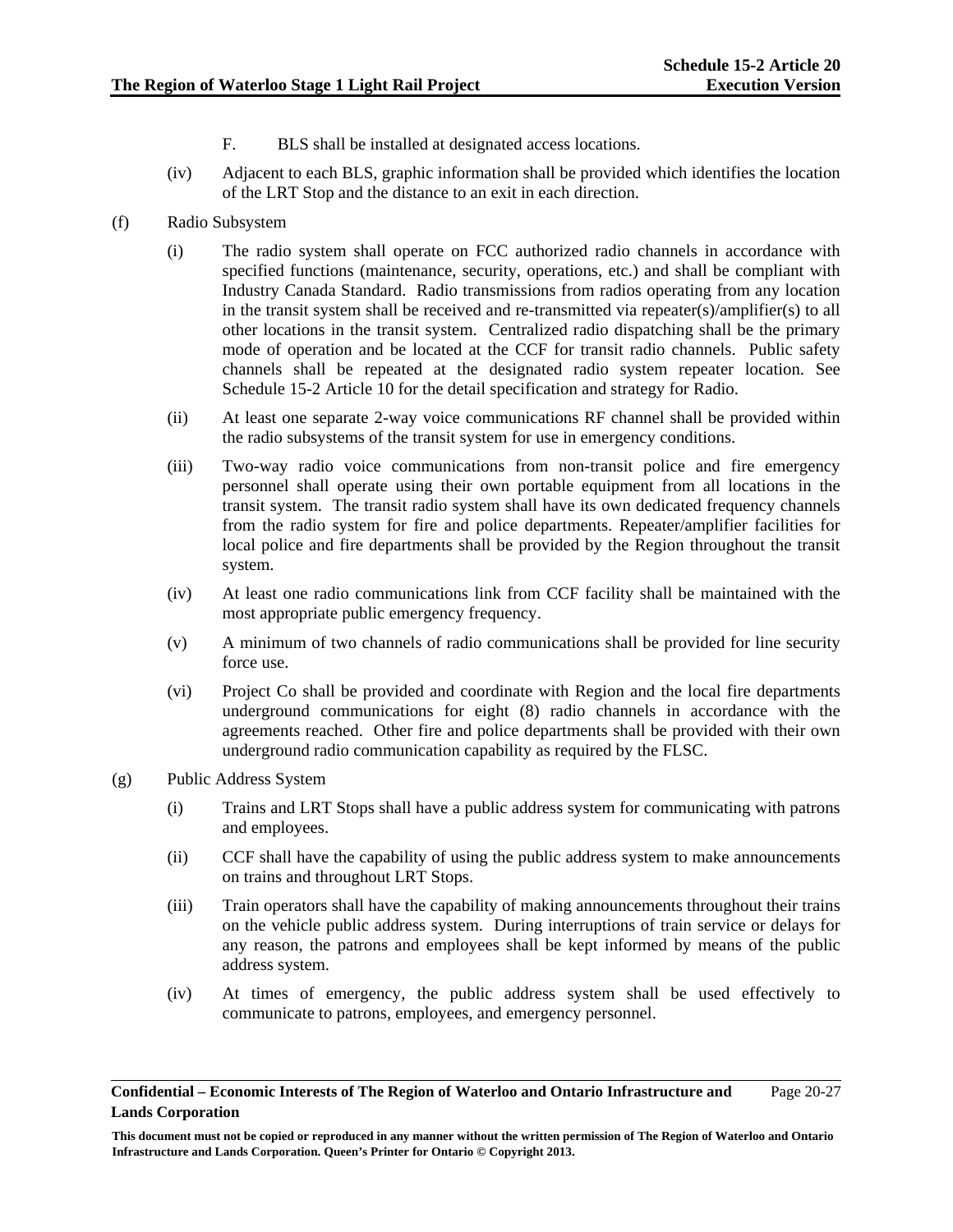- (h) Fire Subsystem
	- (i) The fire subsystem shall consist of the following:
		- A. Automatic fire detection, alarm and supervision;
		- B. Fixed extinguishment equipment actuation, alarm and supervision;
		- C. Public address system, when required by OBC.
	- (ii) Water flow alarm and valve supervision shall be provided at CCF/FACP for automatic sprinkler and combined automatic sprinkler/standpipe systems.
	- (iii) The fire alarm system shall provide means to supervise and trip special extinguishing systems and to control ventilation systems in accordance with applicable standards.
	- (iv) The fire subsystem shall be electrically supervised and provided with UPS standby power. The system shall be multi-zoned and capable of using interchangeable combination rate of rise/fixed temperature, smoke, and fixed temperature detectors.
	- (v) The fire alarms, trouble alarms, and supervisory alarms shall be transmitted to CCF via the DTS or separate multiplex system.
- (i) Subsystem for Inter-Facility Transmission
	- (i) Cable Transmission Subsystem Transmission of emergency communications between CCF and passenger LRT Stops, or the vehicle yard and maintenance facility, may be by the Cable Transmission Subsystem (CTS).
		- A. Emergency communication subsystems transmitted via CTS voice channels include radio signals from satellite receivers, repeaters, emergency telephones, public address, and direct line telephones. The Data Transmission Subsystem (DTS) may be provided consisting of terminals converting data, serial transmissions via the CTS and reconversion to parallel output data.
		- B. The requirements for fire alarm signal transmissions from the FACP to the Master Fire Alarm Panel are in Schedule 15-2 Article 10.
		- C. The cable transmission subsystem shall be arranged so a single loss-producing incident (internal or external to the subsystem) does not result in a loss of transmission capability from the CCF facility to locations preceding the location of the incident.

# **20.7 Central Control Facility (CCF)**

- (a) General
	- (i) The CCF shall meet the NFPA 130 requirements for an Operations Control Center. The CCF is a controlled space for offices, equipment, and supporting facilities to be used by those persons responsible for train control, communications, and fire and security management. CCF is the portion of the facility used for data processing, status reporting, and transit system control, and excludes ancillary spaces and supporting facilities.

**This document must not be copied or reproduced in any manner without the written permission of The Region of Waterloo and Ontario Infrastructure and Lands Corporation. Queen's Printer for Ontario © Copyright 2013.**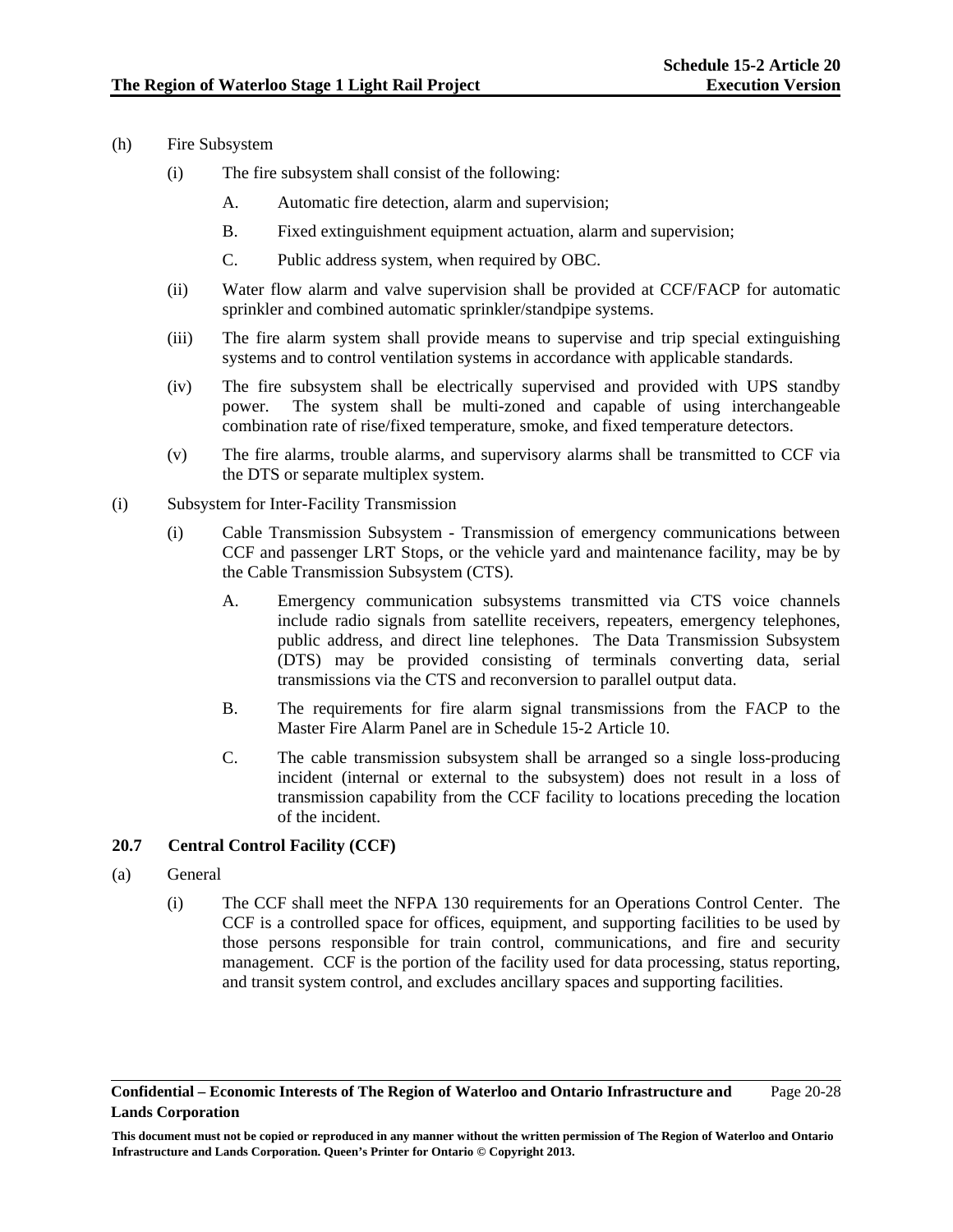- (b) Basic Construction
	- (i) Central Control Facility The CCF shall comply with NFPA 130 or OBC, whichever is more stringent.
- (c) Building Services and Utilities
	- (i) Light and Power
		- A. Electrical equipment and wiring materials and installations shall conform to the requirements of OESC, and satisfy the criteria requirements for applicable local code.
		- B. Emergency lighting shall be provided for all means of egress from and throughout the entire CCF area.
		- C. A separate on-site emergency power system shall be provided for the CCF facility such that loss of normal electrical power will not impair any critical CCF functions, and shall meet OESC.
	- (ii) Heating, Ventilating, and Air-conditioning Systems (HVAC)
		- A. CCF HVAC systems shall be physically and operationally separated from HVAC systems serving any other area.
		- B. Redundant fans and/or air conditioning units shall be provided to serve the CCF.
		- C. Emergency smoke removal capability shall be provided for the CCF. Systems shall be arranged for exhausting with 100% outside air make up. Two fullcapacity outside air intakes shall be provided, arranged so as to not be subject to the same source of contamination. A minimum of 6 air changes per hour shall be provided.
	- (iii) Personnel Facilities
		- A. The CCF shall contain all personnel facilities necessary so on-duty operating personnel are continuously available.
- (d) Fire Protection, Alarm, and Communications
	- (i) Fire Alarm System
		- A. A fire alarm system complying with the requirements of the more restrictive Federal, Provincial, Region, and local Codes, Laws, Ordinances, rules, Regulations, Standards, Statutes, etc and NFPA 72 shall be provided for protection throughout the CCF building.
		- B. The fire alarm shall sound an evacuation signal which can be heard throughout the CCF building. To facilitate selective evacuation from larger facilities so that transit system control functions can be maintained to the greatest possible extent, a public address system shall be provided and supervised by the fire alarm system in accordance with NFPA 72 and the more restrictive Federal, Provincial, Region, and local Codes, Laws, Ordinances, rules, Regulations, Standards, Statutes, etc.
		- C. Water-flow alarm and control valve and fire pump supervision shall be provided for all automatic sprinkler systems.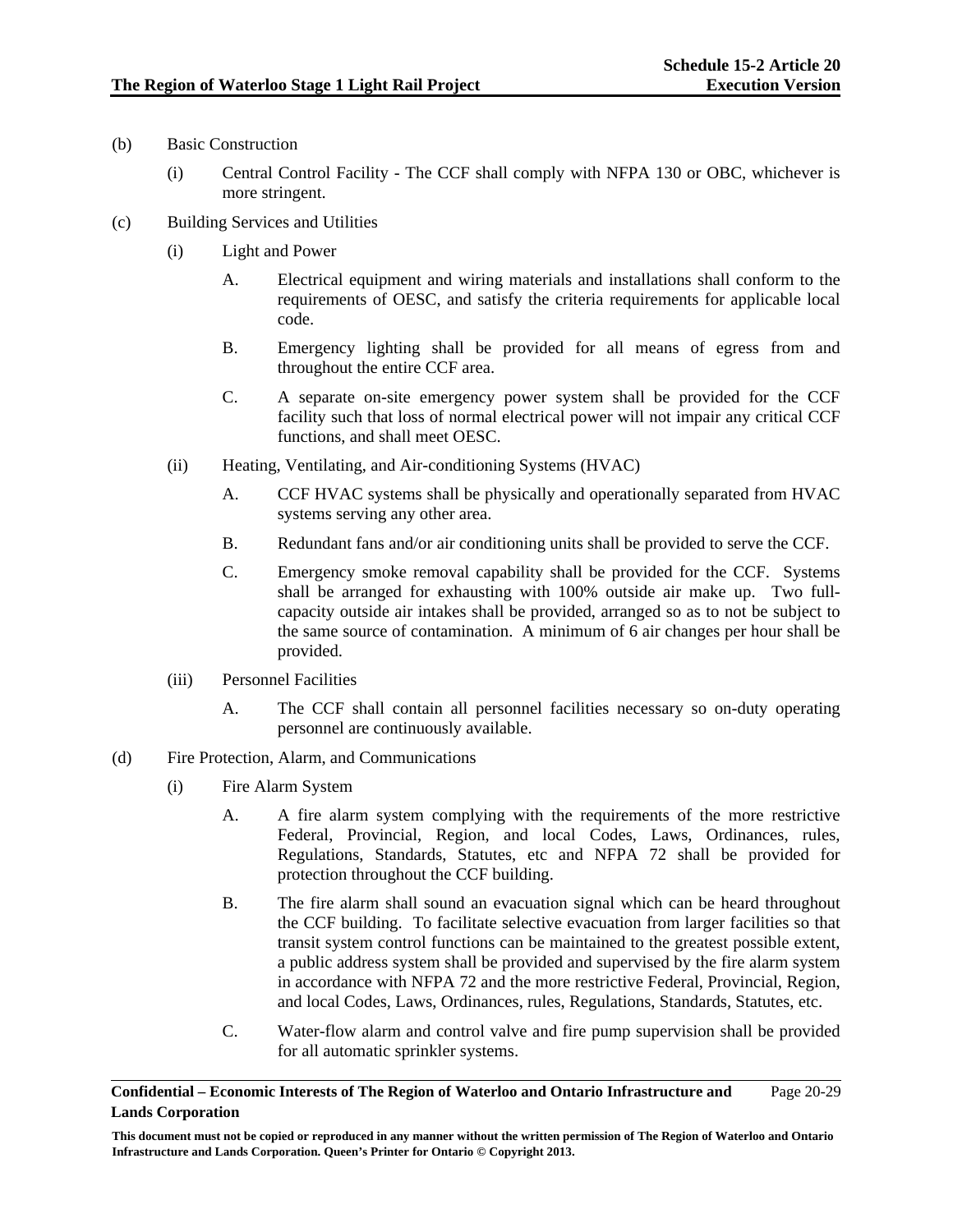- D. The fire alarm system shall provide means to supervise and actuate special extinguishing systems and, where required, to control the ventilation system.
- E. The fire alarm system shall be electrically supervised and equipped with battery standby power. The CCF fire alarm system shall be multi-zoned and capable of using carbon monoxide, smoke detectors, and combination rate-of-rise/fixed temperature detectors.
- F. The fire alarms, trouble alarms, and supervisory alarms shall be annunciated in CCF in accordance with NFPA 72 and the more restrictive Federal, Provincial, Region, and local Codes, Laws, Ordinances, rules, Regulations, Standards, Statutes, etc.
- G. The CCF fire alarm system shall be separated from any fire alarm system in any other occupancy or building, except that remote alarm annunciation from this system may be provided at locations outside CCF approved by the Region and local fire authority.
- H. If located within a building having other occupancies, the CCF shall be provided with at least one summary alarm for fire or evacuation notification initiated from any part of the building.
- I. As the central supervising station, CCF shall:
	- 1. Receive and annunciate fire alarm, trouble alarm, and supervisory alarm for all portions of the transit system, except the maintenance facility may have an independent system;
	- 2. Have direct dedicated telephone communications with each fire jurisdiction dispatch facility serving any portion of the transit system;
	- 3. Perform those additional functions, as required, in other Sections of these criteria;
	- 4. Contain dedicated area for fire department liaison.
- (ii) Automatic Fire Detection
	- A. Products of combustion detectors, other than heat detectors, shall be installed in all areas of the CCF, in accordance with NFPA 72 on the basis of twenty square meters (20m²) per detector except in HVAC systems. HVAC systems detectors shall be installed in accordance with NFPA 90A.
	- B. Products of combustion detectors, other than heat detectors, shall be installed throughout the CCF area to activate the pre-action sprinkler or other approved special extinguishing systems.
		- 1. Detectors shall be installed in all rooms and under-floor spaces protected by a pre-action sprinkler or approved special extinguishing system;
		- 2. The detectors shall be cross-zoned so activation of 2 zones in any single protected area is necessary for operation of the fire suppression system;
		- 3. The activation of a single detector or manual operation of the special extinguishing system shall provide a pre-discharge alarm signal and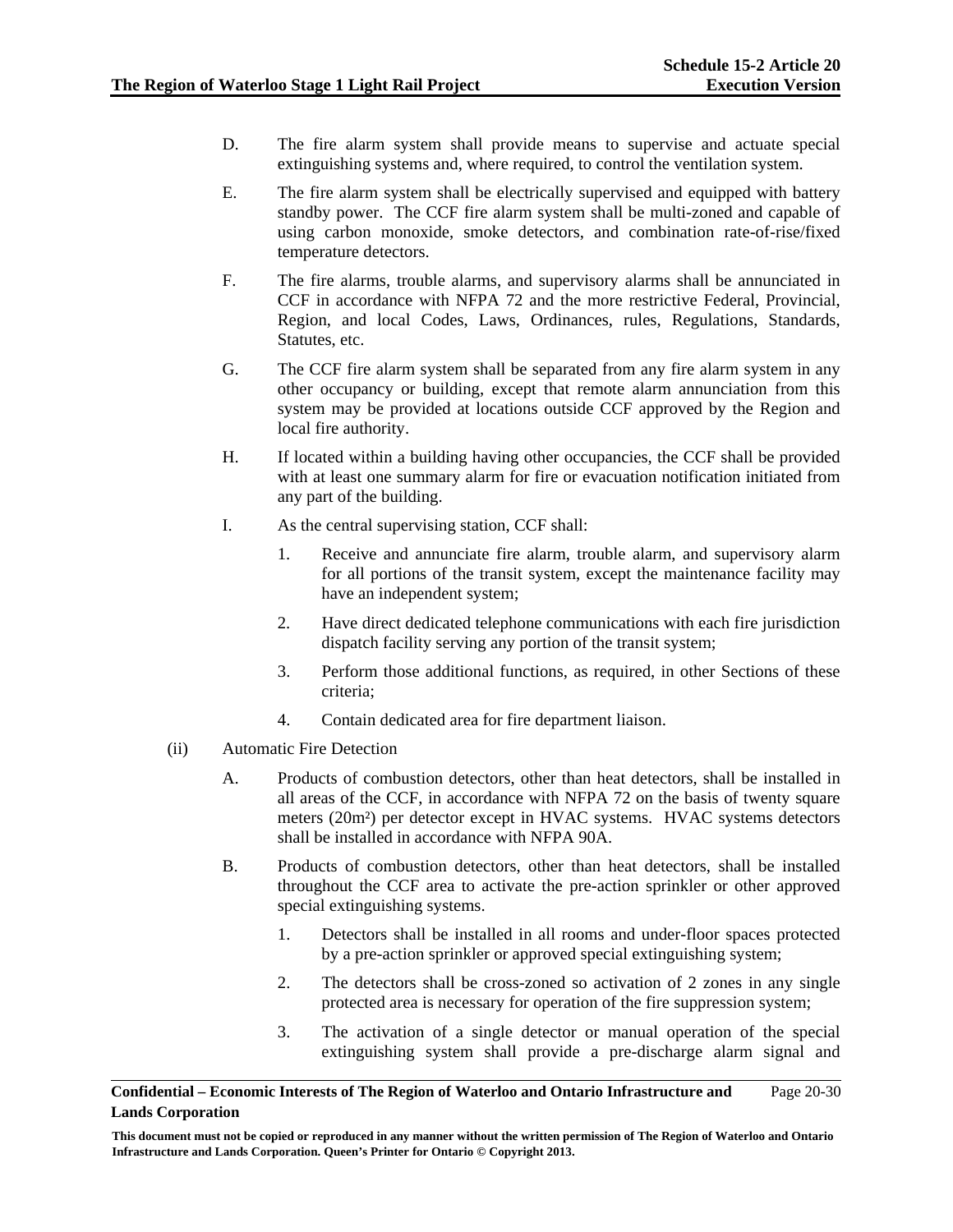appropriate activation of auxiliary devices including release of hold-open devices on doors to ancillary rooms and control of ventilation systems.

- (iii) Fire Extinguisher
	- A. Portable fire extinguishers of the type and size specified shall be installed throughout the CCF as required in accordance with NFPA 10.
	- B. Suitable UL approved portable fire extinguisher shall be installed in areas protected by special extinguishing systems.
- (iv) Standpipe Systems and Automatic Sprinklers.
	- A. Standpipes and automatic sprinklers, as required, by the Federal, Provincial, Region, and local Codes, Laws, Ordinances, rules, Regulations, Standards, Statutes, etc and local codes shall be installed in the CCF building.
- (v) Special Extinguishing Systems
	- A. Pre-action automatic sprinkler systems or other approved clean agent fire extinguishing system protection shall be provided for underfloor areas of equipment rooms and operations rooms. A separate system shall be provided for each room or area.
	- B. Approved clean agent fire extinguishing system extinguishing system protection shall also be provided for other areas containing critical communications, telephone, and train control equipment and systems.
	- C. Pre-action and clean agent fire extinguishing systems shall be installed in accordance with NFPA and the more restrictive Federal, Provincial, Region, and local Codes, Laws, Ordinances, rules, Regulations, Standards, Statutes, etc and/or local fire department requirements.

### **20.8 Inspection, Maintenance, and Training**

- (a) Inspection, Maintenance
	- (i) Functions
		- A. Project Co shall develop a program of testing and inspection of the fire/life safety related equipment; and an operational and maintenance program to ensure the functionality of all fire/life safety-related equipment.
	- (ii) Testing and Inspection Program
		- A. The testing and/or inspection program shall be in accordance with applicable Sections of the following documents and requirements of the FLSC:
			- 1. NFPA 10, Portable Fire Extinguisher;
			- 2. NFPA 13, Sprinkler Systems, Installation of;
			- 3. NFPA 14, Standpipe and Hose Systems;
			- 4. NFPA 70, National Electrical Code (Article 760);
			- 5. NFPA 72, Protective Signaling Systems;

#### **Confidential – Economic Interests of The Region of Waterloo and Ontario Infrastructure and Lands Corporation**  Page 20-31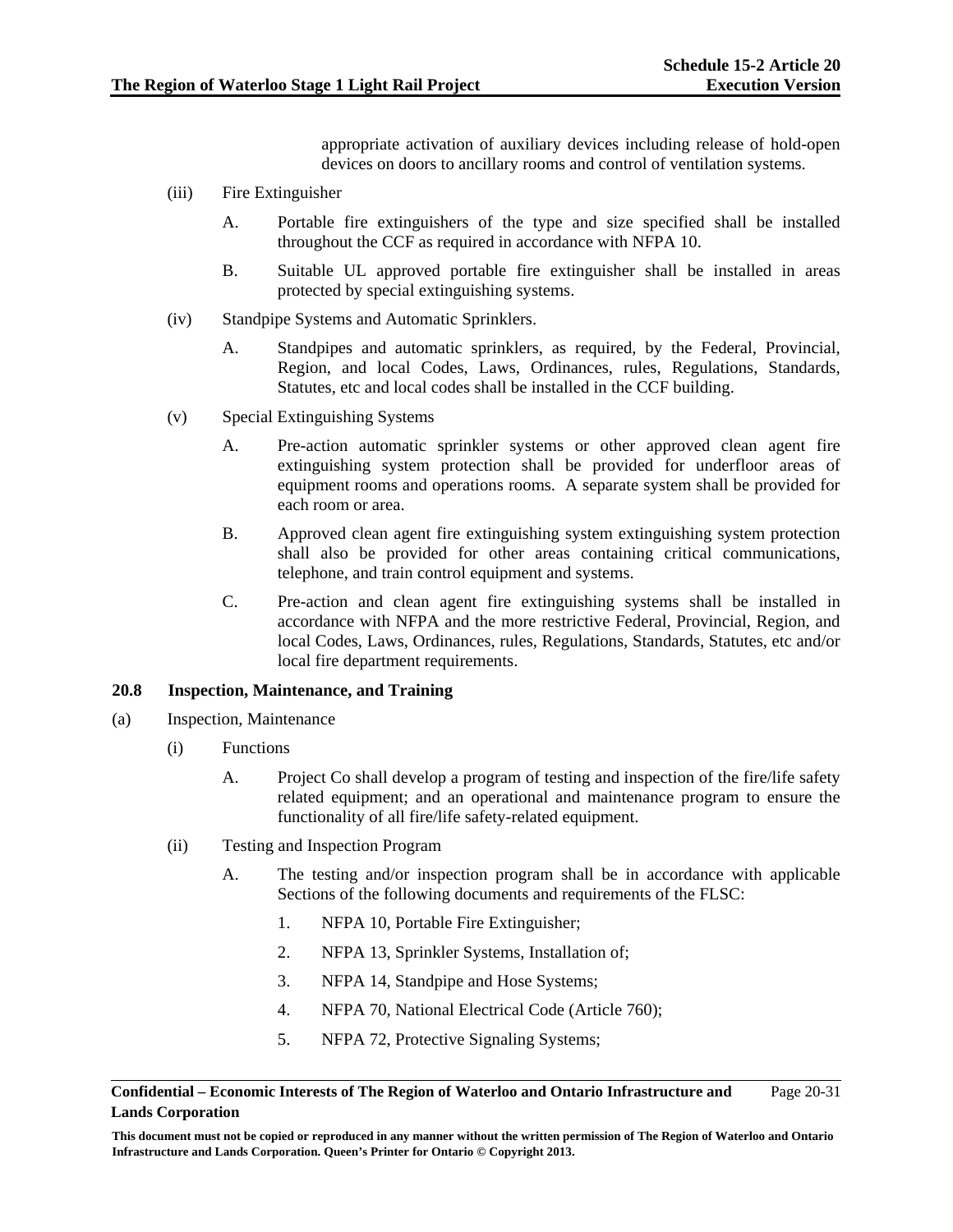- B. Project Co shall develop a fire/life safety equipment testing and/or inspection program, and include agreements and procedures to conduct the testing and inspection at regular intervals as prescribed by the appropriate codes. The program shall include testing and inspection requirements and record-keeping procedures to substantiate and document the program.
- (iii) Maintenance Program
	- A. The fire/life safety equipment maintenance programs shall be subject to maintenance and testing as contained in the more restrictive and applicable Federal, Provincial, Region, and local Codes, Laws, Ordinances, rules, Regulations, Standards, Statutes, etc., and local fire codes. It shall include, but not be limited to:
		- 1. Manual or portable fire suppression equipment.
		- 2. Fire alarms and detection systems.
		- 3. Automatic fire suppression systems.
		- 4. Auxiliary fire service equipment.
		- 5. Emergency communications systems.
		- 6. Emergency lighting.

## (b) Training

- (i) Employee Training Programs
	- A. Project Co shall establish the training programs and coordinate the fire/life safety services interfaces to educate and/or familiarize employees with the transit system's fire/life safety equipment, operations, and emergency procedures.
	- B. Project Co shall also develop and implement an CCF operator training program on all CCF functions to be performed during emergencies anywhere within the transit system. FLSC and SCRT shall review and approved, as required, prior to implementation.
- (ii) Public Emergency Personnel Training Program
	- A. Project Co shall develop and implement a comprehensive joint training and indoctrination program for emergency personnel which will include, but not be limited to, the following:
		- 1. Transit vehicle indoctrination.

Collision and/or derailment involving one or more cars

2. Incidents involving the Traction Electrification System

Emergency access facilities

- 3. Communications procedures and facilities.
- 4. Facilities indoctrination.
- 5. System fire control and alarm systems.

#### **Confidential – Economic Interests of The Region of Waterloo and Ontario Infrastructure and Lands Corporation**  Page 20-32